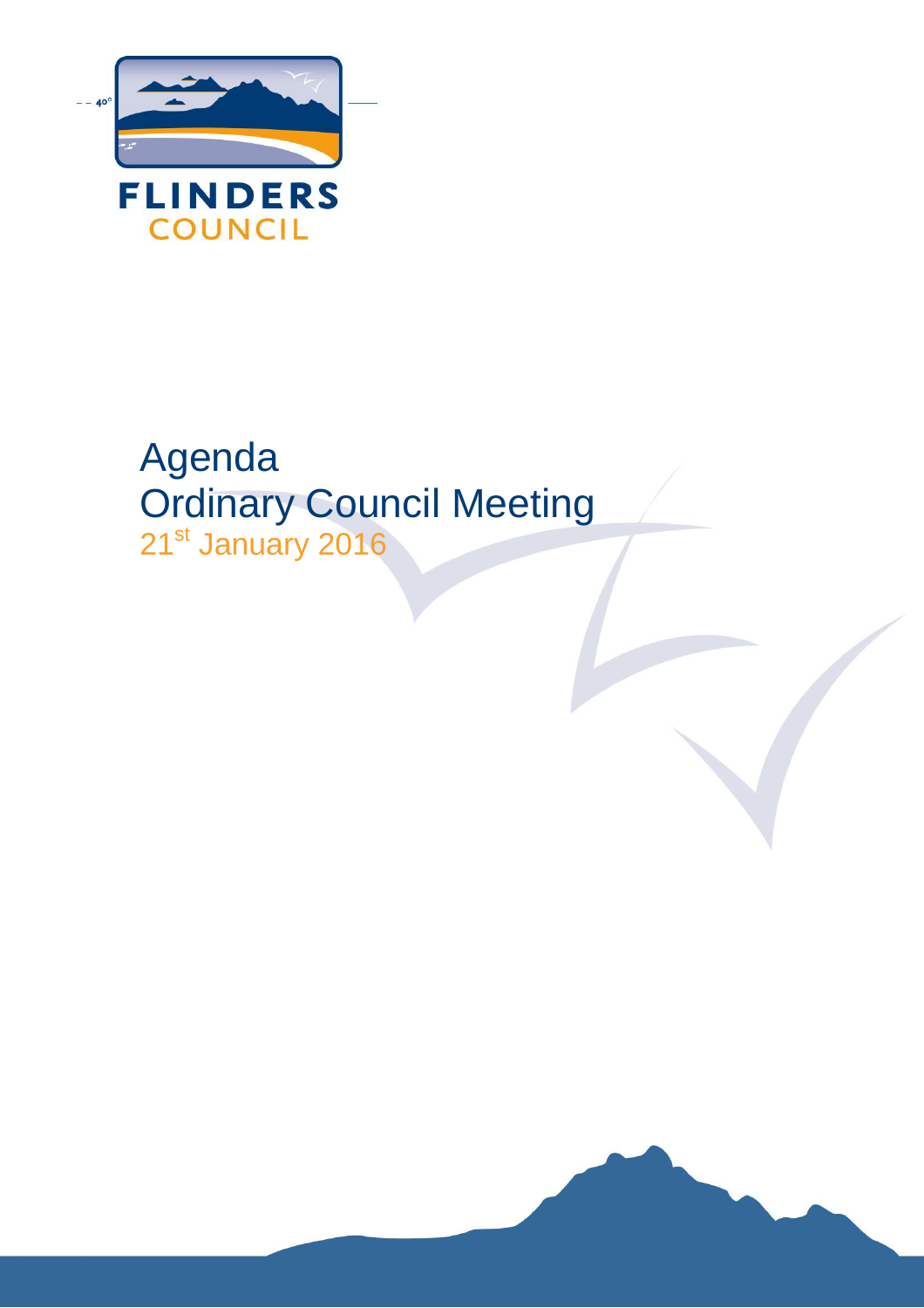### **CERTIFICATION**

"I certify that with respect to all advice, information or recommendation provided to Council with this agenda:

- 1. The advice, information or recommendation is given by a person who has the qualifications or experience necessary to give such advice, information or recommendation, and;
- 2. Where any advice is given directly to Council by a person who does not have the required qualifications or experience that person has obtained and taken into account in that person's general advice the advice from an appropriately qualified or experienced person.
- Note: S65(1) of the *Local Government Act 1993* requires the General Manager to ensure that any advice, information or recommendation given to the Council (or a Council Committee) is given by a person who has the qualifications or experience necessary to give such advice, information or recommendation. S65(2) forbids Council from deciding any matter which requires the advice of a qualified person without considering that advice."

Dated this 15<sup>th</sup> day of January 2016.

Raoul Harper GENERAL MANAGER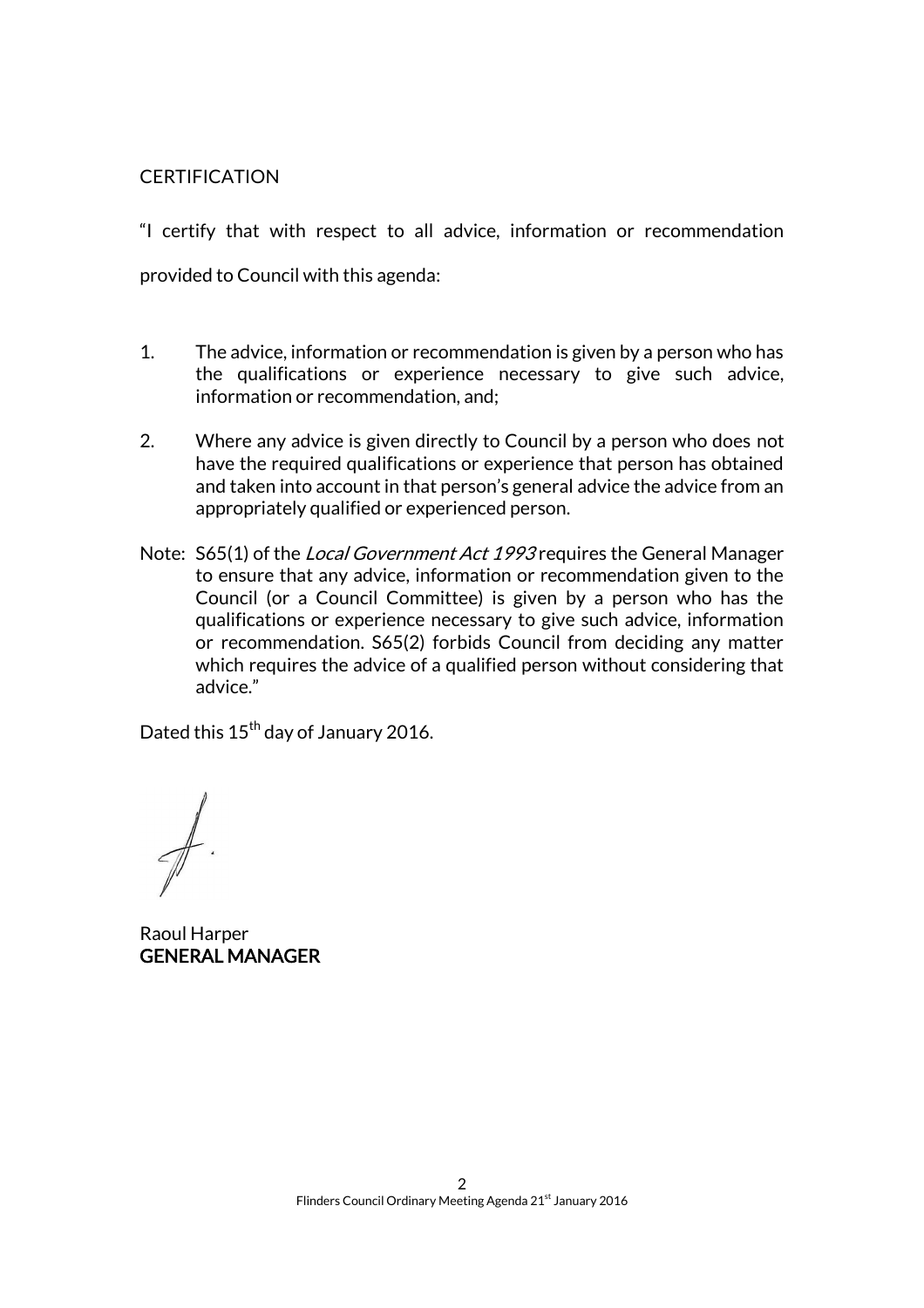# FLINDERS COUNCIL ORDINARY MEETING

# AGENDA

| <b>DATE:</b>       | Thursday 21 <sup>st</sup> January 2016                   |
|--------------------|----------------------------------------------------------|
| <b>VENUE:</b>      | <b>Furneaux Arts and Entertainment Centre, Whitemark</b> |
| <b>COMMENCING:</b> | $1.00 \,\mathrm{pm}$                                     |

# PRESENT

Mayor Carol Cox Deputy Mayor Marc Cobham Cr Chris Rhodes Cr Peter Rhodes Cr Ken Stockton Cr David Williams Cr Gerald Willis

### APOLOGIES

Nil

### STAFF IN ATTENDANCE

| Raoul Harper     | - General Manager                  |
|------------------|------------------------------------|
| Loz Moraitis     | - Service Coordinator              |
| Sophie Pitchford | - Corporate Services Manager       |
| Jacci Viney      | - Development Services Coordinator |
| Vicki Warden     | - Executive Officer                |

#### CONFIRMATION OF MINUTES

That the Minutes from the Ordinary Council Meeting held on the  $17^{\rm th}$ December 2016 be confirmed.

# PUBLIC QUESTION TIME

In accordance with Section 31 (1) of the Local Government (Meeting Procedures) Regulations 2015 and the Flinders Council Policy the following procedures be adhered to at public question time:-

It is the policy of the Flinders Council to allow a 'Question Time' at Ordinary Council Meetings, during which members of the public may ask questions of the Council relating to Flinders Council matters.

The basis on which questions may be asked is:

1. All questions will be addressed through the Chair (being the Mayor in normal circumstances) who will answer them as she/he sees fit. Under no circumstances will members of the gallery be permitted to address or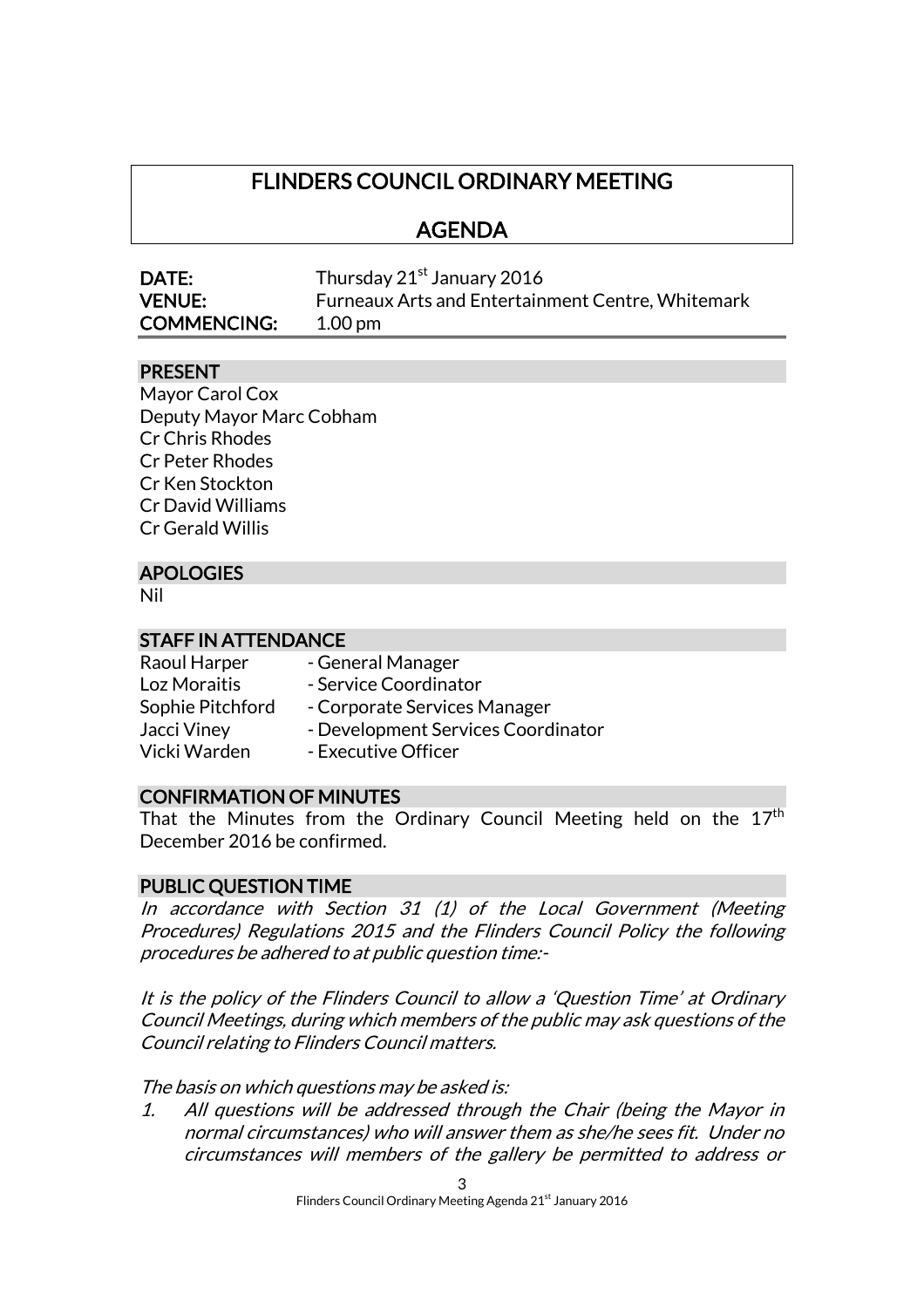question either elected members or officers of the Council. The Chair may delegate answers to the appropriate Councillor or staff member if appropriate.

- 2. Persons addressing the Chair must pay the respect due to that office. Failure to do so may mean their address is terminated without notice.
- 3. Where the answer cannot be provided immediately, it will be provided in writing within 14 days and tabled at the following Ordinary Council Meeting.
- 4. All questioners are encouraged to register their intent to question with the General Manager before the meeting. Preference will be given to those who have so registered.
- 5. Question time shall not extend longer than 30 minutes and may be divided into two 15 minute sessions.
- 6. The actual timing of the session(s) is to be immediately after the opening of the meeting and advertised with the notice of meeting.

### LATE AGENDA ITEMS

Nil

# DECLARATION OF PECUNIARY INTEREST

In accordance with Part 2 Regulation 8 (7) of the Local Government (Meeting Procedures) Regulations 2015, the Chairman of a meeting is to request Councillors to indicate whether they have, or are likely to have, a pecuniary interest in any item on the agenda.

Accordingly, Councillors are requested to advise of a pecuniary interest they may have in respect to any matter appearing on the agenda, or any supplementary item to the agenda, which the Council has resolved to deal with, in accordance with Part 2 Regulation 8 (6) of the Local Government (Meeting Procedures) Regulations 2015.

#### LEAVE OF ABSENCE

Nil

# **PETITIONS**

Nil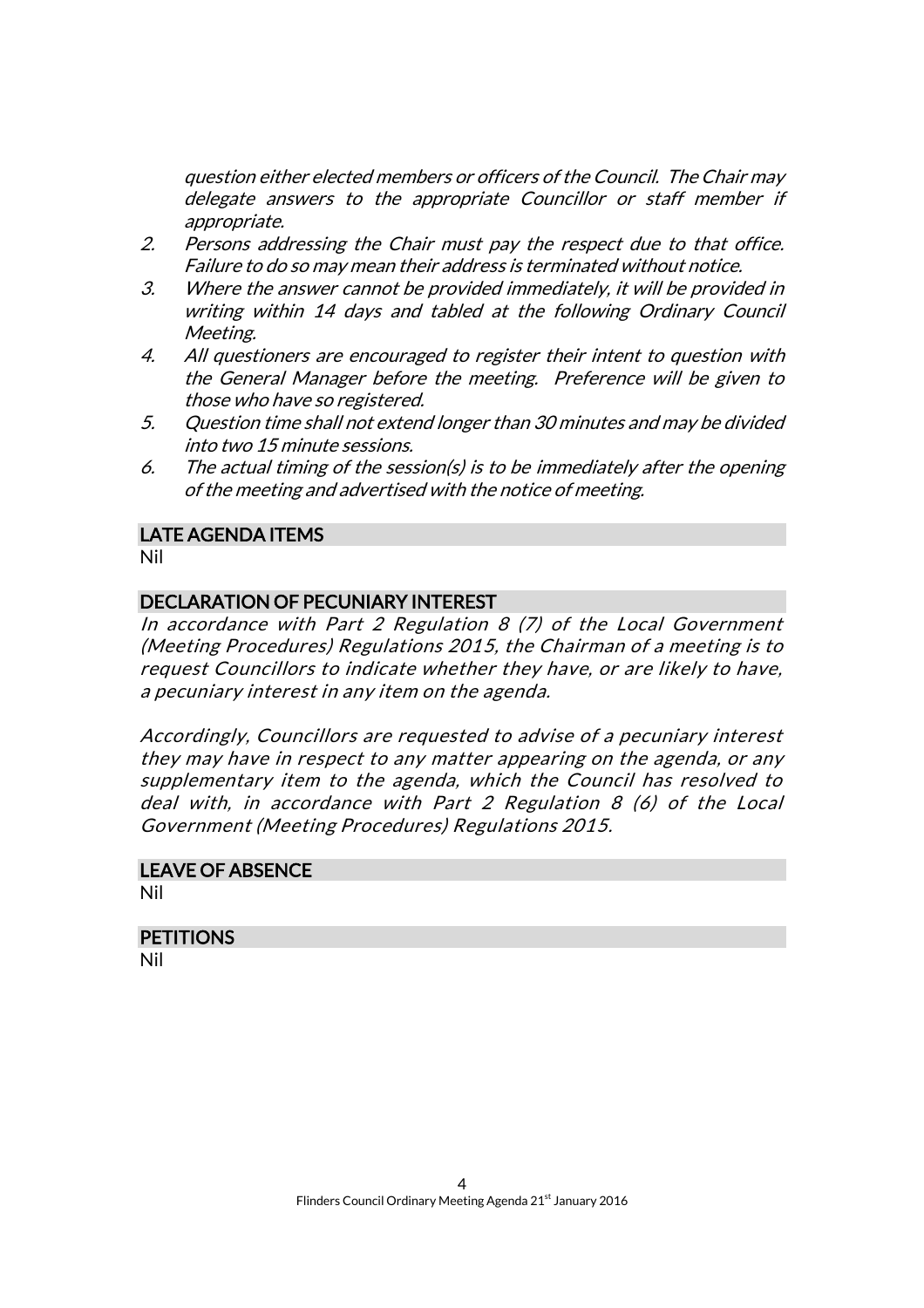### WORKSHOPS & INFORMATION FORUMS

No workshops were held during the reporting period.

#### PUBLIC MEETINGS

Nil

#### COUNCILLOR'S QUESTIONS ON NOTICE Nil

### COUNCILLOR'S QUESTIONS WITHOUT NOTICE

Regulation 29 of the Local Government (Meeting Procedures) Regulations 2015 specifies that in putting a Question Without Notice a Councillor must not offer an argument or opinion, draw any inference or make any imputations except so far as may be necessary to explain the question. The Chairperson must not permit any debate of a Question without Notice or its answer.

#### PUBLICATIONS/REPORTS TABLED FOR COUNCIL INFORMATION Nil

#### REPORTS TO BE RECEIVED

No reports were received during the reporting period.

#### COUNCILLORS' REPORTS

No Councillor reports were received during the reporting period.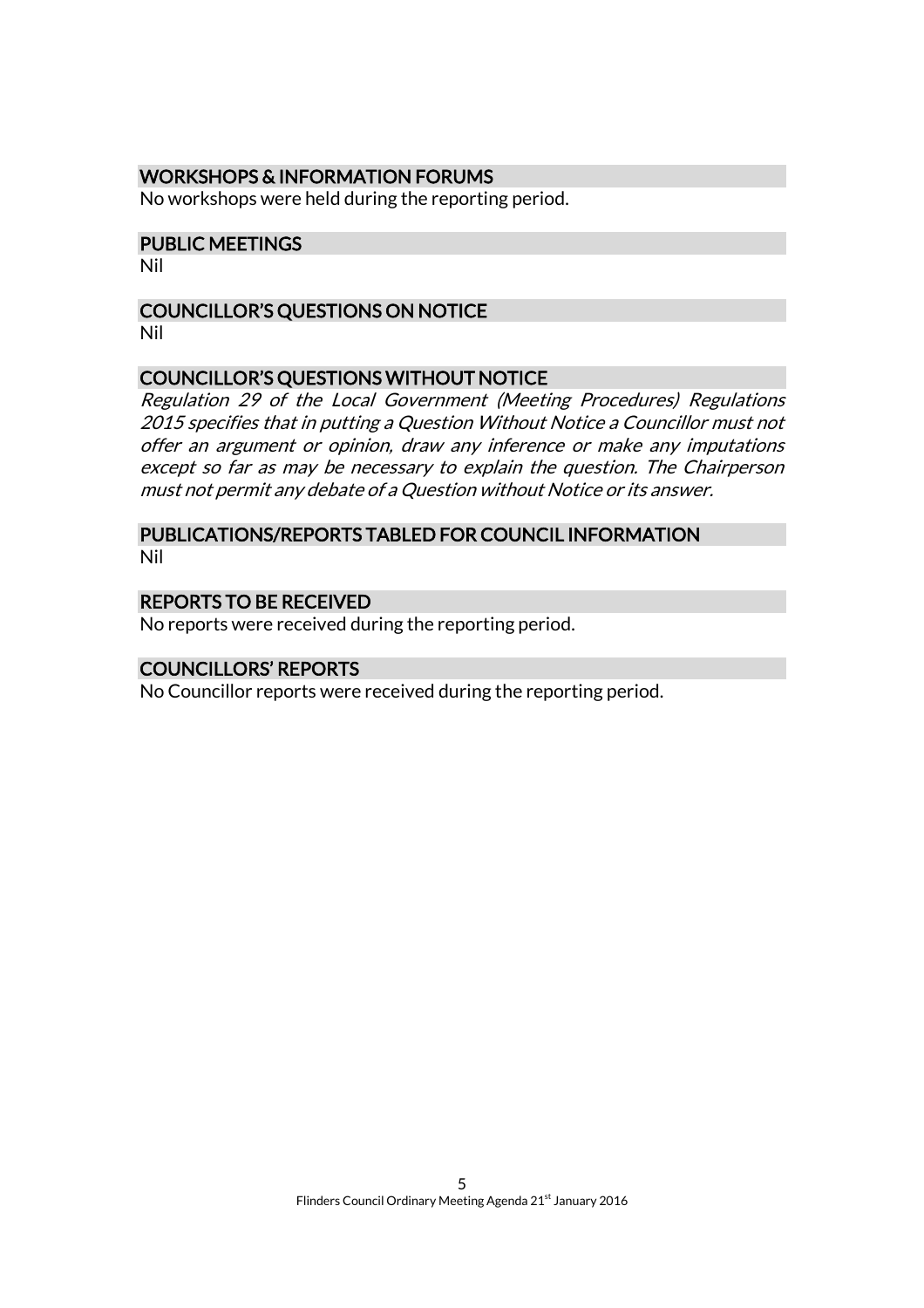# MAYOR'S REPORT:

| <b>ACTION</b>            | Information |
|--------------------------|-------------|
| <b>PROPONENT</b>         | Mayor C Cox |
| <b>FILE REFERENCE</b>    | COU/0600    |
| <b>ASSOCIATED PAPERS</b> | Nil         |

# REPORT:

### APPOINTMENTS:

| 11.12.15 | Big Band - Croon night                                   |
|----------|----------------------------------------------------------|
| 13.12.15 | Big Band afternoon at RSL & Sports Club                  |
| 15.12.15 | Met with Furneaux Freight (at Bridport)                  |
| 15.12.15 | TNT Champions of Tourism awards night                    |
| 16.12.15 | Met with the Hon Michael Ferguson MP                     |
| 16.12.15 | Flinders Island District High School (FIDHS) End of Year |
|          | Assembly                                                 |
| 17.12.15 | Met with the Hon Michelle O'Byrne MP and the Federal     |
|          | <b>Candidate for Bass Ross Hart</b>                      |
| 17.12.15 | <b>Council Meeting</b>                                   |
| 18.12.15 | Music Students end of year recital                       |
| 18.12.15 | <b>Council Christmas Party</b>                           |
| 20.12.15 | <b>Community Christmas Carols</b>                        |
| 04.01.16 | Met with G Smith & B Meagher re Fishermen lost at Sea    |
|          | Memorial and rubbish bins on the wharf                   |
| 09.01.16 | Emita Sports                                             |
|          |                                                          |

# Furneaux Freight

I visited the Furneaux Freight depot in Bridport. Furneaux Freight has provided a terrific service to the Island in supporting farmers to move livestock off the Island quickly and efficiently as market destinations allowed. The continuing dry weather has prompted a very much increased movement of livestock and I wish to recognise and thank Furneaux Freight for providing the many extra sailings enabling the farmers to reduce on-farm livestock numbers. Discussion was held over a range of topics including the Council's freezer/chiller containers, the application of the Tasmanian Freight Equalisation Scheme and how it applies to livestock shipped in containers versus livestock shipped on the hoof.

# Croon

What a great experience and enjoyable weekend. Thank you to all who brought this magical entertainment to Flinders and the Community that supported it. \$5,000 donated to the Royal Flying Doctor Service as well is an absolutely amazing feat, confirming the generosity of this small community.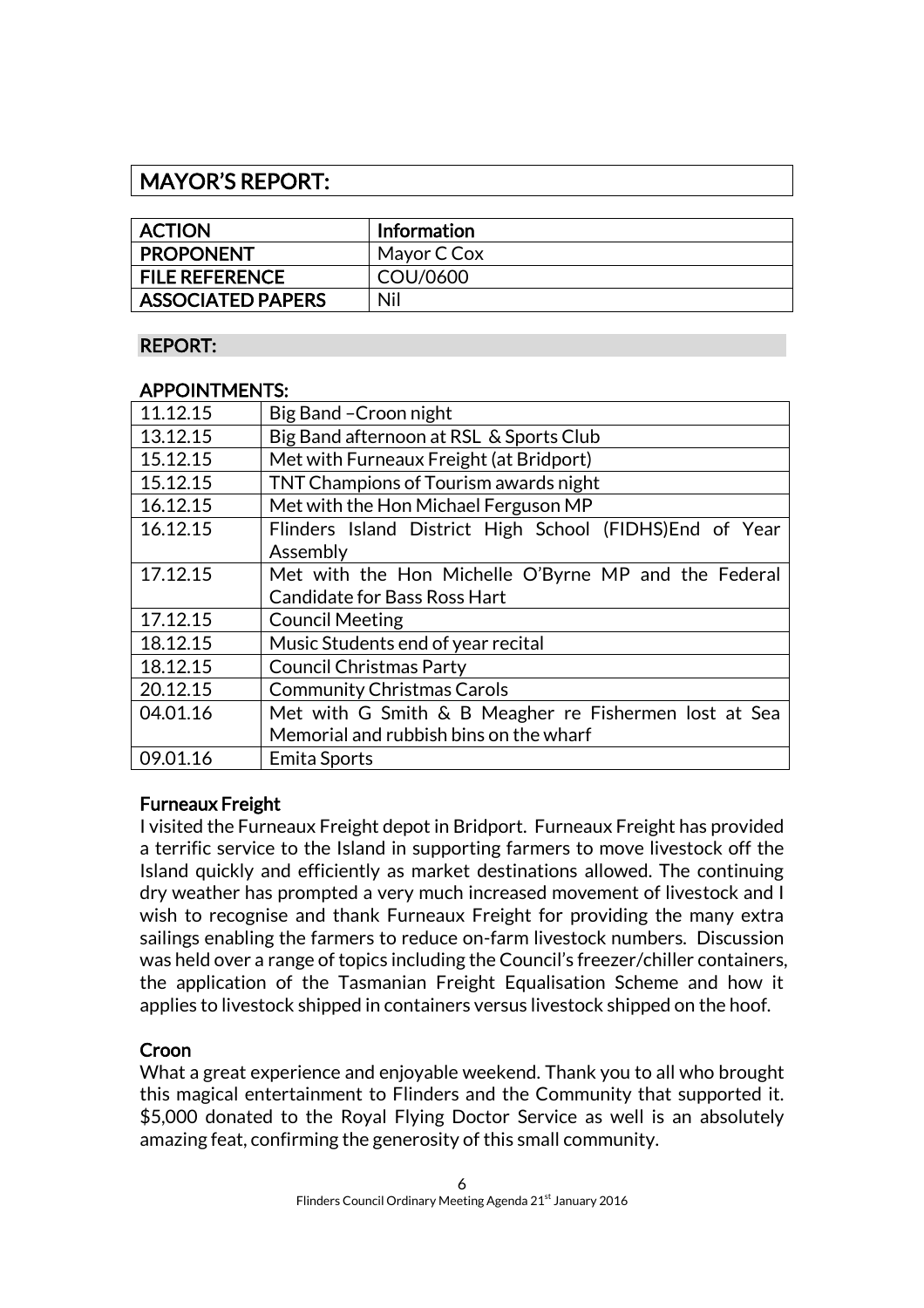# TNT Champions of Tourism Award

I congratulate the Tourism and Business industry members on Flinders for their commitment and service to island visitors. The Furneaux Group is strongly reliant on tourism as its second economic driver behind agriculture and to have the quality of service and enthusiasm of our local participants in the industry recognised on a regional level is exciting. In this growing industry we have many strong and valuable contributors promoting Flinders and providing visitors with positive experiences in a friendly and welcoming manner. To have two award recipients over three categories just proves the quality of our growing industry. Congratulations Jo Youl (Most Dynamic Newbie) and Annie Wilkens (Best Northern Welcome and Personality of the Year) - you do the Island proud.

# FIDHS End of Year Assembly

What an entertaining evening. Thank you to the students, teachers and support staff for showing us how talented you all are. Congratulations to all students who received awards and to the majority who did not. The best rewards come in knowing that you have participated in learning to your best ability.

# **TasPorts**

Council received a complaint about the removal of rubbish bins from the Wharf at Lady Barron, after which I raised the issue with the local TasPorts staff. Brendan will be contacting Council about his thoughts on how the provision of rubbish bins can be improved for users, whilst reducing the issues that prompted the removal.

The memorial to "Fishermen Lost at Sea" which was removed during the port upgrade is being reinstated in the landscaped area just north of the freight pickup shed.

# Community Christmas Carols

Thank you to the all who made this event happen, giving this small community a chance to come together and celebrate the spirit of Christmas.

# Emita Sports Day

Congratulations to the volunteers who last weekend put on one of the best Emita Sports Days I can remember! The Sports Ground was so packed that people needed to park on the roadside - something a long term resident and attendee had not recalled happening before. The Games were a highlight with many local and visiting families combining in enjoying the fun.

# **Community**

In this report I have recognised the input of individuals and groups, and without taking away from their contributions to island activities, there are so many more community members and businesses who support and give to community events and activities and I would like to thank each and every one of you. May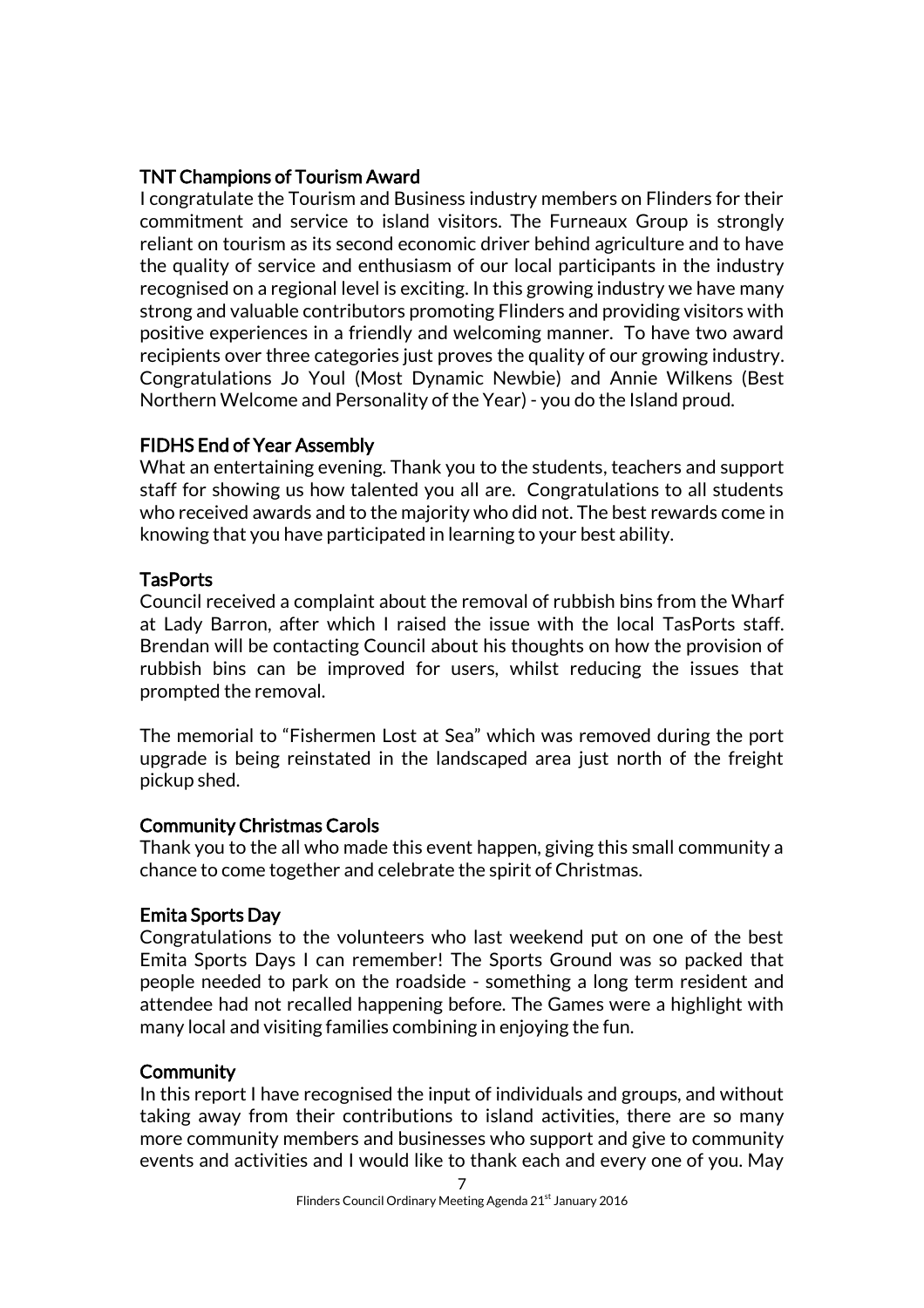2016 be a year that we can look back on with pride, having confronted our challenges, supported our friends and found joy in the simple things in life of which the islands abound.

| <b>DATE</b> | <b>WHO</b>                                      | <b>SUBJECT</b>                                   |
|-------------|-------------------------------------------------|--------------------------------------------------|
|             |                                                 |                                                  |
| 11.12.15    | Australian Local                                | ALGA news 11 December 2015                       |
|             | Government                                      |                                                  |
|             | Association (ALGA)                              |                                                  |
| 11.12.15    | J Hamilton, UTAS                                | Presentation on Isolated Power Systems           |
|             |                                                 | Forum, King Island - uploaded to UTAS website    |
| 11.12.15    | Minister for Planning                           | Land Use Planning and Approvals Amendment        |
|             | & Local Government                              | (Tasmanian Planning Scheme) Act 2015 passed.     |
|             |                                                 | Draft State Planning Provisions available for    |
|             |                                                 | planning authorities to comment by late          |
|             |                                                 | January 2016, prior to public consultation       |
|             |                                                 | planned for February 2016                        |
| 14.12.15    | S McDonald, nbn                                 | nbn Broadband Satellite Data Boost - Media       |
|             |                                                 | release                                          |
| 14.12.15    | <b>Commander Brett</b>                          | Invite to Christmas Morning tea 22/12 (apology   |
|             | Smith                                           | sent)                                            |
| 14.12.15    | <b>ALGA</b>                                     | National State of the Assets, Roads and          |
|             |                                                 | Community Infrastructure Report 2015             |
| 14.12.15    | P Dakin, Department                             | Christmas drinks with M Ferguson MP              |
|             | of Premier and                                  |                                                  |
|             | Cabinet (DPaC)                                  |                                                  |
| 15.12.15    | K Stephenson, Local                             | <b>LGAT submission to State Budget process</b>   |
|             | Government                                      |                                                  |
|             | Association of                                  |                                                  |
|             | Tasmania (LGAT)                                 |                                                  |
| 15.12.15    | G Palmer, LGAT                                  | Expression of Interest for Professional          |
|             |                                                 | Development - Governance Essential for Local     |
|             |                                                 | Government - The role of the Council &           |
|             |                                                 | Councillor                                       |
| 16.12.15    | R Carrick, Bendigo                              | Financial return in relation to community        |
|             | <b>Bank</b>                                     | investment in local bank                         |
| 16.12.15    | <b>TasWater</b>                                 | New TasWater Board appointed - Media             |
|             |                                                 | Release                                          |
| 16.12.15    | JO'Dell                                         | Weeds of Flinders Island 2013                    |
| 18.12.15    | D Lovegrove                                     | Submission to Council Policy change              |
| 18.12.15    | <b>Minister for Planning</b>                    | Auditor General's report tabled and Council's    |
|             | & Local Government                              | consistently returning an underlying deficit and |
|             |                                                 | remuneration related disclosure requirements     |
| 22.12.15    | Northern Tasmania                               | Elected members update                           |
|             | Development                                     |                                                  |
|             |                                                 |                                                  |
|             |                                                 |                                                  |
| 22.12.15    | Minister for<br><b>Education &amp; Training</b> | <b>Re Online Access Centres</b>                  |

# CORRESPONDENCE IN: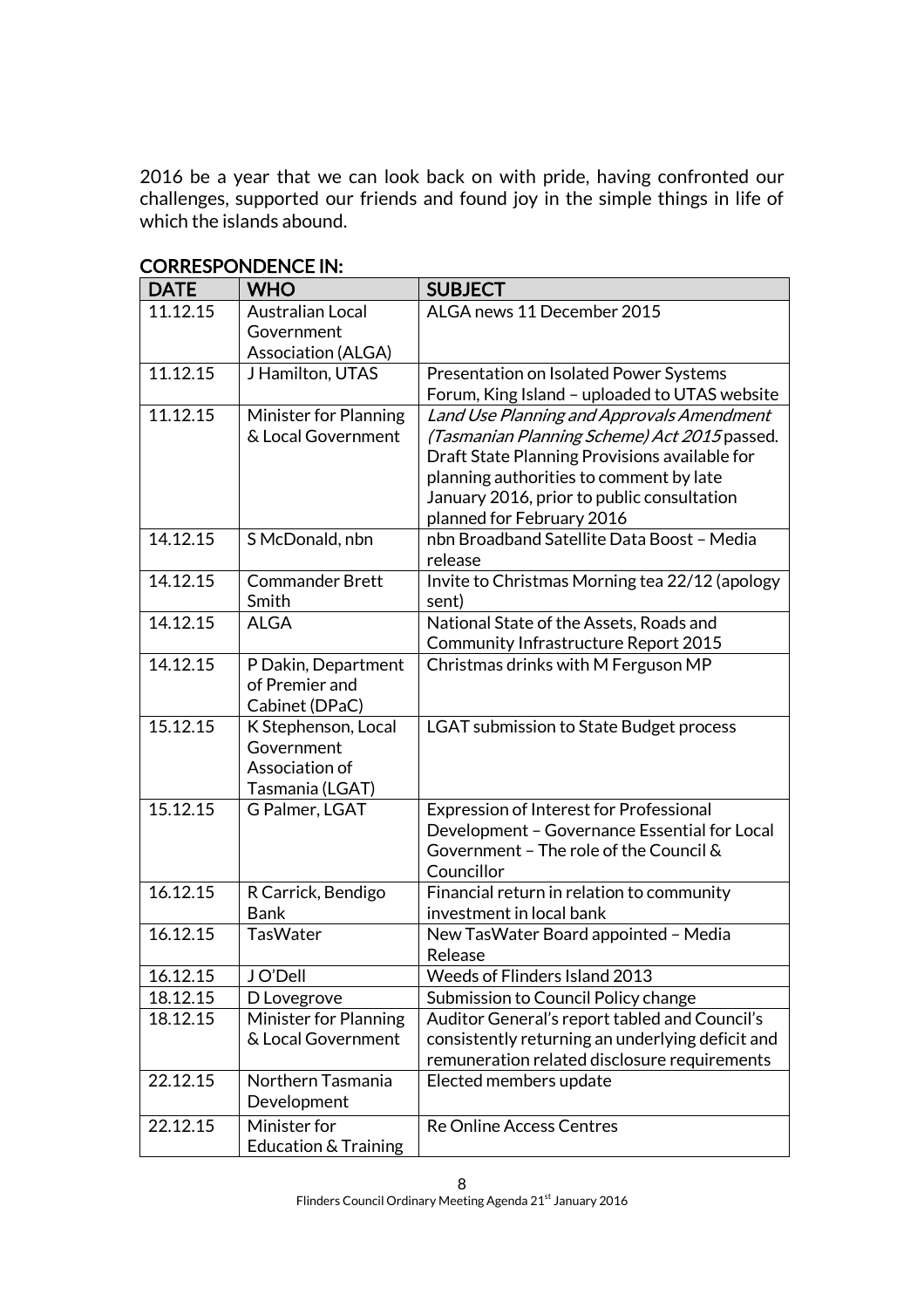| 22.12.15<br>Tourism Tasmania<br><b>End of Year Message</b><br>Thank you for continued work, support &<br>Minister for<br>23.12.15<br>commitment and highlights of 2015<br>Education & Training<br>23.12.15<br>Department of<br>Local Council participation in the Mobile<br>Communication & the<br><b>Blackspot Program</b><br>Arts<br>23.12.15<br>Hydro Tasmania<br>Flinders Hub Project Community Update<br>23.12.15<br>Water & Sewerage Upgrade funding<br><b>TasWater</b><br>23.12.15<br>LGAT General Meeting - request for discussion<br>F Madigan, LGAT<br>topics<br>23.12.15<br>Minister for Planning<br><b>Draft State Planning Provisions</b><br>and Local<br>Government<br>23.12.15<br><b>National Ice Action Strategy</b><br>Mental Health and<br><b>Alcohol Drug</b><br>Directorate<br>23.12.15<br><b>Community Member</b><br>Dogs roaming Whitemark<br>Online Access Centres clarification of changes<br>23.12.15<br><b>Deputy Premier</b><br>Sustainable Communities Tasmania;<br>07.01.16<br>Keep Australia<br><b>Beautiful</b><br>Newsletter 2015<br>07.01.16<br>Satellite Television &<br>New television channels, Council's with re-<br>transmission sites may need to upgrade<br>Radio Australia Pty<br>Ltd<br>08.01.16<br>Citizen of the Year Awards - consider<br>National Australia<br>nominations for 2017<br>Day Council<br>08.01.16<br><b>TasWater</b><br>Declaration of Stage 1 Water Restriction<br>11.01.16<br>Use of Poker Machines in Tasmania<br><b>Brighton Council</b><br>11.01.16<br>Department of<br>Acknowledgement of Mobile Blackspot<br>Communication & the<br>Nomination<br>Arts<br>12.01.15<br>Premier, Will<br>Invitation to the Premier's Australia Day<br>Hodgman<br>Address 2016<br>12.01.15<br>Nominate now<br><b>Tasmanian Young</b><br><b>Achiever Awards</b><br>13.01.15<br>K Stephenson, LGAT<br><b>LGAT Breakfast forums</b> |          |                 |                                       |
|---------------------------------------------------------------------------------------------------------------------------------------------------------------------------------------------------------------------------------------------------------------------------------------------------------------------------------------------------------------------------------------------------------------------------------------------------------------------------------------------------------------------------------------------------------------------------------------------------------------------------------------------------------------------------------------------------------------------------------------------------------------------------------------------------------------------------------------------------------------------------------------------------------------------------------------------------------------------------------------------------------------------------------------------------------------------------------------------------------------------------------------------------------------------------------------------------------------------------------------------------------------------------------------------------------------------------------------------------------------------------------------------------------------------------------------------------------------------------------------------------------------------------------------------------------------------------------------------------------------------------------------------------------------------------------------------------------------------------------------------------------------------------------------------------------------------------------------------------------------------------------|----------|-----------------|---------------------------------------|
|                                                                                                                                                                                                                                                                                                                                                                                                                                                                                                                                                                                                                                                                                                                                                                                                                                                                                                                                                                                                                                                                                                                                                                                                                                                                                                                                                                                                                                                                                                                                                                                                                                                                                                                                                                                                                                                                                 | 22.12.15 | <b>TasWater</b> | Funding for Water & Sewerage Upgrades |
|                                                                                                                                                                                                                                                                                                                                                                                                                                                                                                                                                                                                                                                                                                                                                                                                                                                                                                                                                                                                                                                                                                                                                                                                                                                                                                                                                                                                                                                                                                                                                                                                                                                                                                                                                                                                                                                                                 |          |                 |                                       |
|                                                                                                                                                                                                                                                                                                                                                                                                                                                                                                                                                                                                                                                                                                                                                                                                                                                                                                                                                                                                                                                                                                                                                                                                                                                                                                                                                                                                                                                                                                                                                                                                                                                                                                                                                                                                                                                                                 |          |                 |                                       |
|                                                                                                                                                                                                                                                                                                                                                                                                                                                                                                                                                                                                                                                                                                                                                                                                                                                                                                                                                                                                                                                                                                                                                                                                                                                                                                                                                                                                                                                                                                                                                                                                                                                                                                                                                                                                                                                                                 |          |                 |                                       |
|                                                                                                                                                                                                                                                                                                                                                                                                                                                                                                                                                                                                                                                                                                                                                                                                                                                                                                                                                                                                                                                                                                                                                                                                                                                                                                                                                                                                                                                                                                                                                                                                                                                                                                                                                                                                                                                                                 |          |                 |                                       |
|                                                                                                                                                                                                                                                                                                                                                                                                                                                                                                                                                                                                                                                                                                                                                                                                                                                                                                                                                                                                                                                                                                                                                                                                                                                                                                                                                                                                                                                                                                                                                                                                                                                                                                                                                                                                                                                                                 |          |                 |                                       |
|                                                                                                                                                                                                                                                                                                                                                                                                                                                                                                                                                                                                                                                                                                                                                                                                                                                                                                                                                                                                                                                                                                                                                                                                                                                                                                                                                                                                                                                                                                                                                                                                                                                                                                                                                                                                                                                                                 |          |                 |                                       |
|                                                                                                                                                                                                                                                                                                                                                                                                                                                                                                                                                                                                                                                                                                                                                                                                                                                                                                                                                                                                                                                                                                                                                                                                                                                                                                                                                                                                                                                                                                                                                                                                                                                                                                                                                                                                                                                                                 |          |                 |                                       |
|                                                                                                                                                                                                                                                                                                                                                                                                                                                                                                                                                                                                                                                                                                                                                                                                                                                                                                                                                                                                                                                                                                                                                                                                                                                                                                                                                                                                                                                                                                                                                                                                                                                                                                                                                                                                                                                                                 |          |                 |                                       |
|                                                                                                                                                                                                                                                                                                                                                                                                                                                                                                                                                                                                                                                                                                                                                                                                                                                                                                                                                                                                                                                                                                                                                                                                                                                                                                                                                                                                                                                                                                                                                                                                                                                                                                                                                                                                                                                                                 |          |                 |                                       |
|                                                                                                                                                                                                                                                                                                                                                                                                                                                                                                                                                                                                                                                                                                                                                                                                                                                                                                                                                                                                                                                                                                                                                                                                                                                                                                                                                                                                                                                                                                                                                                                                                                                                                                                                                                                                                                                                                 |          |                 |                                       |
|                                                                                                                                                                                                                                                                                                                                                                                                                                                                                                                                                                                                                                                                                                                                                                                                                                                                                                                                                                                                                                                                                                                                                                                                                                                                                                                                                                                                                                                                                                                                                                                                                                                                                                                                                                                                                                                                                 |          |                 |                                       |
|                                                                                                                                                                                                                                                                                                                                                                                                                                                                                                                                                                                                                                                                                                                                                                                                                                                                                                                                                                                                                                                                                                                                                                                                                                                                                                                                                                                                                                                                                                                                                                                                                                                                                                                                                                                                                                                                                 |          |                 |                                       |
|                                                                                                                                                                                                                                                                                                                                                                                                                                                                                                                                                                                                                                                                                                                                                                                                                                                                                                                                                                                                                                                                                                                                                                                                                                                                                                                                                                                                                                                                                                                                                                                                                                                                                                                                                                                                                                                                                 |          |                 |                                       |
|                                                                                                                                                                                                                                                                                                                                                                                                                                                                                                                                                                                                                                                                                                                                                                                                                                                                                                                                                                                                                                                                                                                                                                                                                                                                                                                                                                                                                                                                                                                                                                                                                                                                                                                                                                                                                                                                                 |          |                 |                                       |
|                                                                                                                                                                                                                                                                                                                                                                                                                                                                                                                                                                                                                                                                                                                                                                                                                                                                                                                                                                                                                                                                                                                                                                                                                                                                                                                                                                                                                                                                                                                                                                                                                                                                                                                                                                                                                                                                                 |          |                 |                                       |
|                                                                                                                                                                                                                                                                                                                                                                                                                                                                                                                                                                                                                                                                                                                                                                                                                                                                                                                                                                                                                                                                                                                                                                                                                                                                                                                                                                                                                                                                                                                                                                                                                                                                                                                                                                                                                                                                                 |          |                 |                                       |
|                                                                                                                                                                                                                                                                                                                                                                                                                                                                                                                                                                                                                                                                                                                                                                                                                                                                                                                                                                                                                                                                                                                                                                                                                                                                                                                                                                                                                                                                                                                                                                                                                                                                                                                                                                                                                                                                                 |          |                 |                                       |
|                                                                                                                                                                                                                                                                                                                                                                                                                                                                                                                                                                                                                                                                                                                                                                                                                                                                                                                                                                                                                                                                                                                                                                                                                                                                                                                                                                                                                                                                                                                                                                                                                                                                                                                                                                                                                                                                                 |          |                 |                                       |
|                                                                                                                                                                                                                                                                                                                                                                                                                                                                                                                                                                                                                                                                                                                                                                                                                                                                                                                                                                                                                                                                                                                                                                                                                                                                                                                                                                                                                                                                                                                                                                                                                                                                                                                                                                                                                                                                                 |          |                 |                                       |
|                                                                                                                                                                                                                                                                                                                                                                                                                                                                                                                                                                                                                                                                                                                                                                                                                                                                                                                                                                                                                                                                                                                                                                                                                                                                                                                                                                                                                                                                                                                                                                                                                                                                                                                                                                                                                                                                                 |          |                 |                                       |
|                                                                                                                                                                                                                                                                                                                                                                                                                                                                                                                                                                                                                                                                                                                                                                                                                                                                                                                                                                                                                                                                                                                                                                                                                                                                                                                                                                                                                                                                                                                                                                                                                                                                                                                                                                                                                                                                                 |          |                 |                                       |
|                                                                                                                                                                                                                                                                                                                                                                                                                                                                                                                                                                                                                                                                                                                                                                                                                                                                                                                                                                                                                                                                                                                                                                                                                                                                                                                                                                                                                                                                                                                                                                                                                                                                                                                                                                                                                                                                                 |          |                 |                                       |
|                                                                                                                                                                                                                                                                                                                                                                                                                                                                                                                                                                                                                                                                                                                                                                                                                                                                                                                                                                                                                                                                                                                                                                                                                                                                                                                                                                                                                                                                                                                                                                                                                                                                                                                                                                                                                                                                                 |          |                 |                                       |
|                                                                                                                                                                                                                                                                                                                                                                                                                                                                                                                                                                                                                                                                                                                                                                                                                                                                                                                                                                                                                                                                                                                                                                                                                                                                                                                                                                                                                                                                                                                                                                                                                                                                                                                                                                                                                                                                                 |          |                 |                                       |
|                                                                                                                                                                                                                                                                                                                                                                                                                                                                                                                                                                                                                                                                                                                                                                                                                                                                                                                                                                                                                                                                                                                                                                                                                                                                                                                                                                                                                                                                                                                                                                                                                                                                                                                                                                                                                                                                                 |          |                 |                                       |
|                                                                                                                                                                                                                                                                                                                                                                                                                                                                                                                                                                                                                                                                                                                                                                                                                                                                                                                                                                                                                                                                                                                                                                                                                                                                                                                                                                                                                                                                                                                                                                                                                                                                                                                                                                                                                                                                                 |          |                 |                                       |
|                                                                                                                                                                                                                                                                                                                                                                                                                                                                                                                                                                                                                                                                                                                                                                                                                                                                                                                                                                                                                                                                                                                                                                                                                                                                                                                                                                                                                                                                                                                                                                                                                                                                                                                                                                                                                                                                                 |          |                 |                                       |
|                                                                                                                                                                                                                                                                                                                                                                                                                                                                                                                                                                                                                                                                                                                                                                                                                                                                                                                                                                                                                                                                                                                                                                                                                                                                                                                                                                                                                                                                                                                                                                                                                                                                                                                                                                                                                                                                                 |          |                 |                                       |
|                                                                                                                                                                                                                                                                                                                                                                                                                                                                                                                                                                                                                                                                                                                                                                                                                                                                                                                                                                                                                                                                                                                                                                                                                                                                                                                                                                                                                                                                                                                                                                                                                                                                                                                                                                                                                                                                                 |          |                 |                                       |
|                                                                                                                                                                                                                                                                                                                                                                                                                                                                                                                                                                                                                                                                                                                                                                                                                                                                                                                                                                                                                                                                                                                                                                                                                                                                                                                                                                                                                                                                                                                                                                                                                                                                                                                                                                                                                                                                                 |          |                 |                                       |
|                                                                                                                                                                                                                                                                                                                                                                                                                                                                                                                                                                                                                                                                                                                                                                                                                                                                                                                                                                                                                                                                                                                                                                                                                                                                                                                                                                                                                                                                                                                                                                                                                                                                                                                                                                                                                                                                                 |          |                 |                                       |
|                                                                                                                                                                                                                                                                                                                                                                                                                                                                                                                                                                                                                                                                                                                                                                                                                                                                                                                                                                                                                                                                                                                                                                                                                                                                                                                                                                                                                                                                                                                                                                                                                                                                                                                                                                                                                                                                                 |          |                 |                                       |
|                                                                                                                                                                                                                                                                                                                                                                                                                                                                                                                                                                                                                                                                                                                                                                                                                                                                                                                                                                                                                                                                                                                                                                                                                                                                                                                                                                                                                                                                                                                                                                                                                                                                                                                                                                                                                                                                                 |          |                 |                                       |
|                                                                                                                                                                                                                                                                                                                                                                                                                                                                                                                                                                                                                                                                                                                                                                                                                                                                                                                                                                                                                                                                                                                                                                                                                                                                                                                                                                                                                                                                                                                                                                                                                                                                                                                                                                                                                                                                                 |          |                 |                                       |
|                                                                                                                                                                                                                                                                                                                                                                                                                                                                                                                                                                                                                                                                                                                                                                                                                                                                                                                                                                                                                                                                                                                                                                                                                                                                                                                                                                                                                                                                                                                                                                                                                                                                                                                                                                                                                                                                                 |          |                 |                                       |
| A New Year for Rural Alive & Well<br>13.01.15<br>CEO, Rural Alive &                                                                                                                                                                                                                                                                                                                                                                                                                                                                                                                                                                                                                                                                                                                                                                                                                                                                                                                                                                                                                                                                                                                                                                                                                                                                                                                                                                                                                                                                                                                                                                                                                                                                                                                                                                                                             |          |                 |                                       |
| Well                                                                                                                                                                                                                                                                                                                                                                                                                                                                                                                                                                                                                                                                                                                                                                                                                                                                                                                                                                                                                                                                                                                                                                                                                                                                                                                                                                                                                                                                                                                                                                                                                                                                                                                                                                                                                                                                            |          |                 |                                       |
| 13.01.15<br>A Nikolic MP                                                                                                                                                                                                                                                                                                                                                                                                                                                                                                                                                                                                                                                                                                                                                                                                                                                                                                                                                                                                                                                                                                                                                                                                                                                                                                                                                                                                                                                                                                                                                                                                                                                                                                                                                                                                                                                        |          |                 |                                       |
| Stronger Communities Program - Round 2<br><b>Expressions of Interest</b>                                                                                                                                                                                                                                                                                                                                                                                                                                                                                                                                                                                                                                                                                                                                                                                                                                                                                                                                                                                                                                                                                                                                                                                                                                                                                                                                                                                                                                                                                                                                                                                                                                                                                                                                                                                                        |          |                 |                                       |
| 13.01.15<br><b>Auditor General</b><br>Determination of Audit Fees for Year Ending                                                                                                                                                                                                                                                                                                                                                                                                                                                                                                                                                                                                                                                                                                                                                                                                                                                                                                                                                                                                                                                                                                                                                                                                                                                                                                                                                                                                                                                                                                                                                                                                                                                                                                                                                                                               |          |                 |                                       |
| June 2016                                                                                                                                                                                                                                                                                                                                                                                                                                                                                                                                                                                                                                                                                                                                                                                                                                                                                                                                                                                                                                                                                                                                                                                                                                                                                                                                                                                                                                                                                                                                                                                                                                                                                                                                                                                                                                                                       |          |                 |                                       |
| 13.01.15<br>Tasmanian Government & Telstra free wifi<br>Acting Secretary,                                                                                                                                                                                                                                                                                                                                                                                                                                                                                                                                                                                                                                                                                                                                                                                                                                                                                                                                                                                                                                                                                                                                                                                                                                                                                                                                                                                                                                                                                                                                                                                                                                                                                                                                                                                                       |          |                 |                                       |
| hotspots in Tasmania<br>Department of State                                                                                                                                                                                                                                                                                                                                                                                                                                                                                                                                                                                                                                                                                                                                                                                                                                                                                                                                                                                                                                                                                                                                                                                                                                                                                                                                                                                                                                                                                                                                                                                                                                                                                                                                                                                                                                     |          |                 |                                       |
| Growth                                                                                                                                                                                                                                                                                                                                                                                                                                                                                                                                                                                                                                                                                                                                                                                                                                                                                                                                                                                                                                                                                                                                                                                                                                                                                                                                                                                                                                                                                                                                                                                                                                                                                                                                                                                                                                                                          |          |                 |                                       |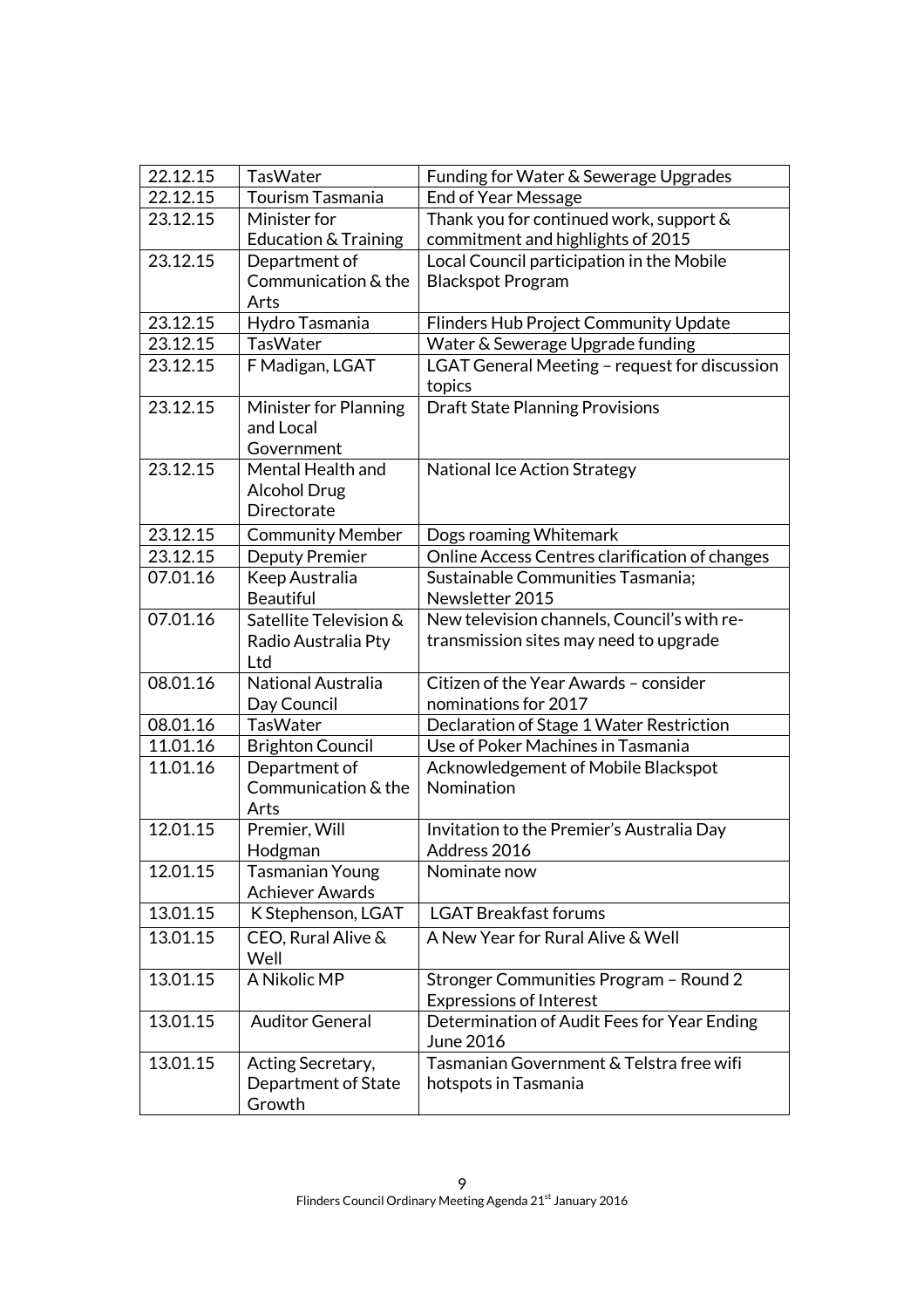### CORRESPONDENCE OUT:

| <b>DATE</b> | <b>WHO</b>                | <b>SUBJECT</b>                                 |
|-------------|---------------------------|------------------------------------------------|
| 21.12.15    | G Smith, TasPorts         | Rubbish bins at Lady Barron wharf              |
| 10.01.16    | Governor of Tasmania's    | Confirmation of Council support for 2016 visit |
|             | office                    |                                                |
| 11.01.16    | R Carrick, Bendigo Bank   | Response to email                              |
| 11.01.16    | <b>Flinders Island</b>    | Notice of Mobile Blackspot Funding and need    |
|             | Community                 | to nominate local blackspots                   |
|             | Noticeboard II            |                                                |
| 11.01.16    | Department of             | Blackspot nomination form completed            |
|             | Communication & the       |                                                |
|             | Arts                      |                                                |
| 11.01.16    | Community member          | Dogs roaming in Whitemark                      |
| 12.01.06    | <b>Order of Australia</b> | Response to information request                |
|             |                           | (CONFIDENTIAL)                                 |
| 13.01.16    | <b>Flinders Island</b>    | Temporary removal of port-a-loo from           |
|             | Community                 | Killiecrankie foreshore                        |
|             | Noticeboard II            |                                                |

# VOTING REQUIREMENTS:

Simple Majority

# RECOMMENDATION:

That the Mayor's report be received.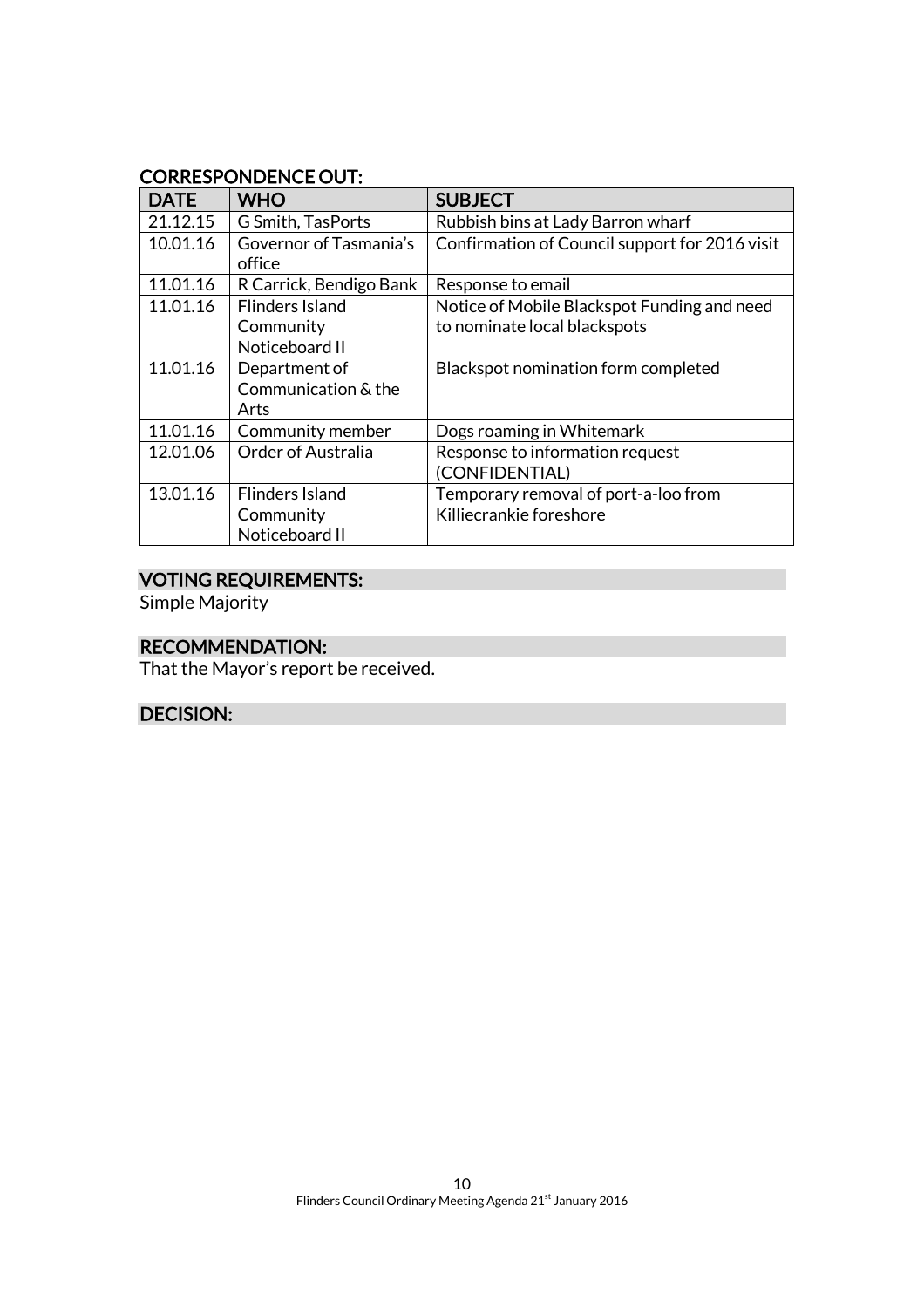# OPERATIONAL BUSINESS OF COUNCIL

### A. DEVELOPMENT SERVICES AND PLANNING APPLICATIONS

| Item A1: | <b>Development Application Report</b>                           |
|----------|-----------------------------------------------------------------|
| File No: | DSV/0300                                                        |
|          | <b>Annexure 1:</b> Planner's Information Report - December 2015 |

### B. CORPORATE SERVICES

| Item B1:           | <b>Investment Policy</b> |
|--------------------|--------------------------|
| File No:           | FIN/0501, ADM/0900       |
| <i>Annexure 2:</i> | <b>Investment Policy</b> |

#### Item B2: Code of Tender and Contracts Policy File No: WOR/0300, ADM/0900 Annexure 3: Code of Tender and Contracts Policy

#### C. **GOVERNANCE**

# Item C1: Local Government Association of Tasmania Policy Suite Stage 1 – Operational Behavioral Policies

File No: ADM/0900 Annexure 4: Policies to rescind Annexure 5: LGAT Policies and Procedures

# Item C2: Council Policy Manual Policy

File No: ADM/0600 Annexure 6: Submission - D Lovegrove Annexure 7: REVISED DRAFT Council Policy Manual Policy

Item C3: Tasmanian Economic Regulator's Customer Consultative Committee - Representation File No: CSV/1403

<u>Annexure 8:</u> Letter from Tasmanian Economic Regulator 23<sup>rd</sup> December 2015

#### Item C4: Council's 2<sup>nd</sup> Quarterly Report File No: COU/0600 <u>Annexure 9:</u> Council's 2<sup>nd</sup> Quarterly Report (October - December 2015)

#### Item C5: Councillor Resolution Report

File No: GOV/0300 **Annexure 10: Councillor Resolution Report December 2016** 

# Meeting Closed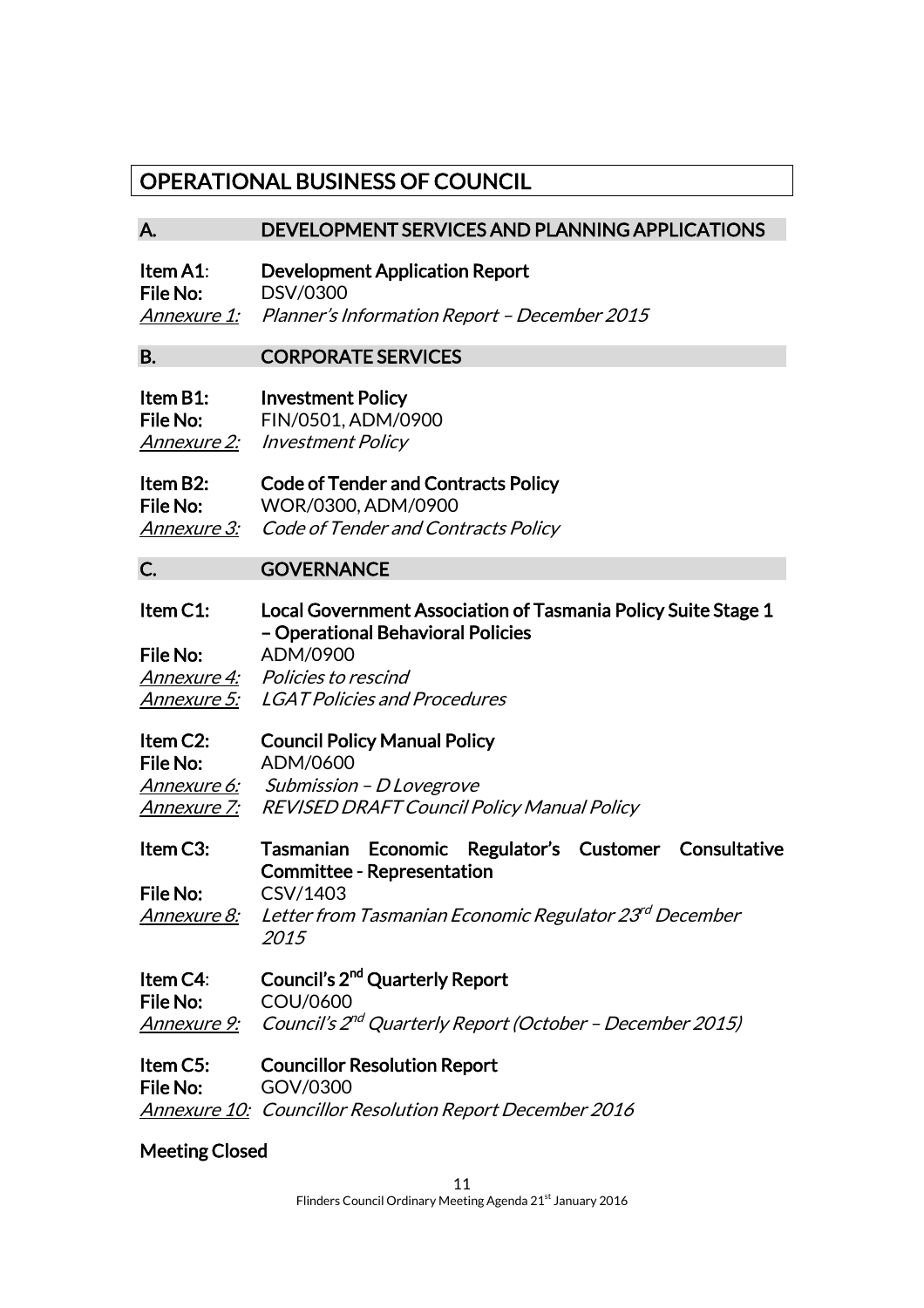# A. DEVELOPMENT SERVICES AND PLANNING APPLICATIONS

ASSOCIATED PAPERS | Annexure 1: Planner's Information Report – December 2015

| <b>ACTION</b>         | <b>Information</b>               |
|-----------------------|----------------------------------|
| <b>PROPONENT</b>      | Council Officer                  |
| <b>OFFICER</b>        | Development Services Coordinator |
| <b>FILE REFERENCE</b> | DSV/0300                         |

#### Item A1: Development Application Report

#### INTRODUCTION:

The purpose of this report is to provide Councillors with an update of the applications which have been dealt with by the Planning Department for the month of October as per the Council motion 249.09.2015, passed at the  $24<sup>th</sup>$ September 2015 Council Meeting.

Council has requested that the planning consultancy service (West Tamar Council) provide this detail to Council on a monthly basis.

#### PREVIOUS COUNCIL CONSIDERATION:

Some items may have been considered at meetings of Council while the remainder have been approved under delegation by the General Manager.

#### OFFICER'S REPORT:

Refer to Annexure 1 - Planner's Information Report – December 2016, provided by West Tamar Council.

#### VOTING REQUIREMENTS:

Simple Majority

#### OFFICER'S RECOMMENDATION:

That Council receives the Development Applications Report for December 2015.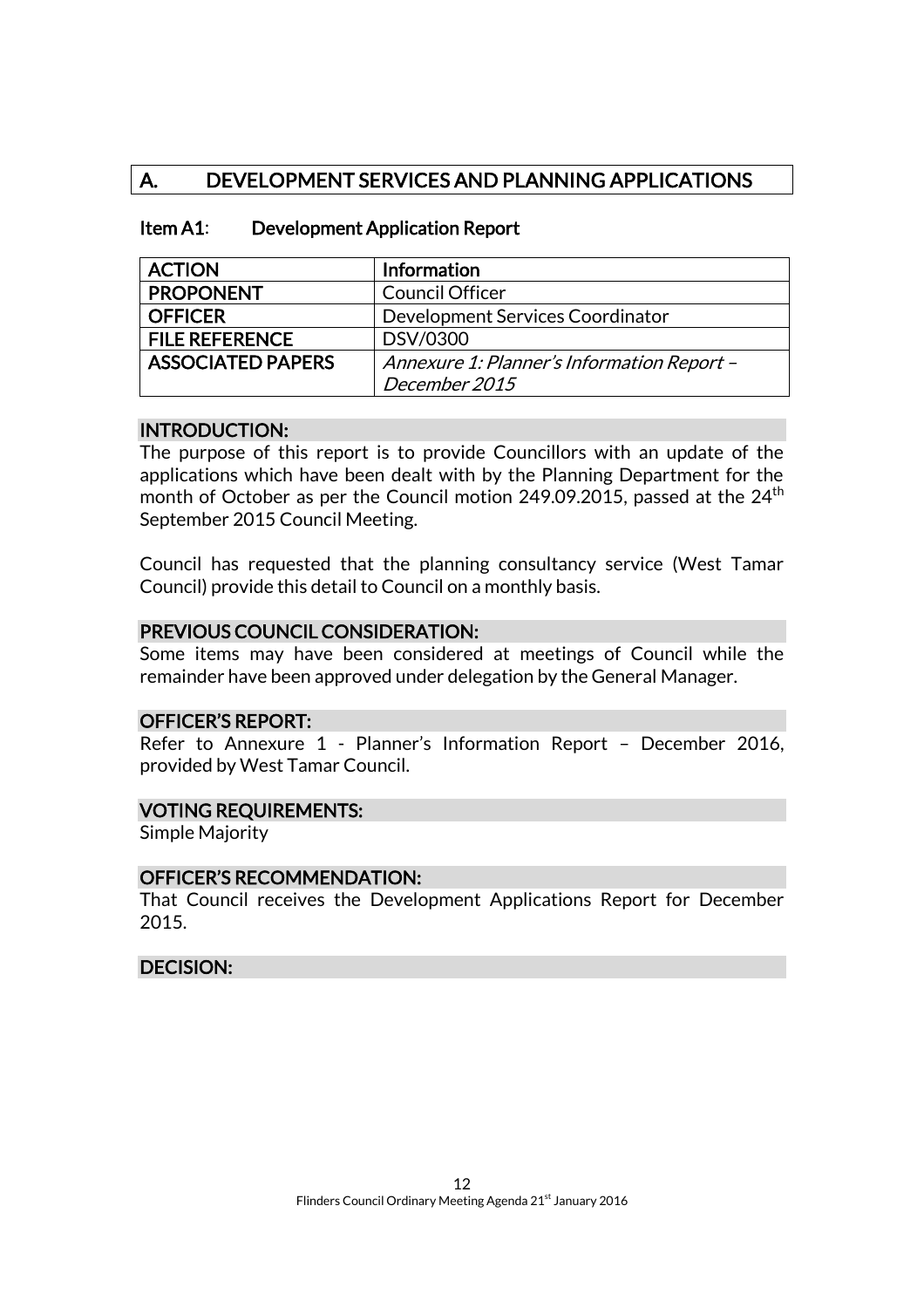# B. CORPORATE SERVICES

#### Item B1: Investment Policy

| <b>ACTION</b>            | <b>Decision</b>                              |
|--------------------------|----------------------------------------------|
| <b>PROPONENT</b>         | <b>Council Officer</b>                       |
| <b>OFFICER</b>           | Sophie Pitchford, Corporate Services Manager |
| <b>FILE REFERENCE</b>    | FIN/0501, ADM/0900                           |
| <b>ASSOCIATED PAPERS</b> | <b>Annexure 2: Investment Policy</b>         |

#### INTRODUCTION:

Council's Policy Manual is an important document of Council as it provides direction to Staff, Management and Councillors. Many of the policies are required by, or relate to, legislation and in most instances help manage Council's exposure to risk.

### PREVIOUS COUNCIL CONSIDERATION:

| $21st$ May 2009                | 170.05.09                                                     |
|--------------------------------|---------------------------------------------------------------|
| 18 <sup>th</sup> December 2014 | 952.12.2014                                                   |
| <b>Councillor Workshops</b>    | 10 <sup>th</sup> September and 11 <sup>th</sup> November 2015 |
| 24 <sup>th</sup> November 2015 | 314.11.2015                                                   |

# OFFICER'S REPORT:

The Investment Policy has been reviewed and updated to reflect changes in legislation and work practices.

The key short-coming identified in the Investment Policy was the inability to consider all asset classes. Asset allocation and diversification are central to the goal of achieving superior long-term, risk-weighted returns. The simple reason for this is that markets do not remain constant and certain asset classes will perform better than others, depending on the prevailing market conditions. The ability to strategically and tactically move from one asset class to another is critical to maintaining the appropriate balance between risk management and investment returns.

The revised Investment Policy will allow Council to invest uncommitted funds in an 'all-weather' portfolio; one that can deliver a smooth return in most market conditions and through various market cycles.

Council resolved to adopt the Investment Policy at the November 2015 Ordinary Meeting of Council and allowed it to lay on the table for 28 days for public comment. No submissions were received during the public consultation period.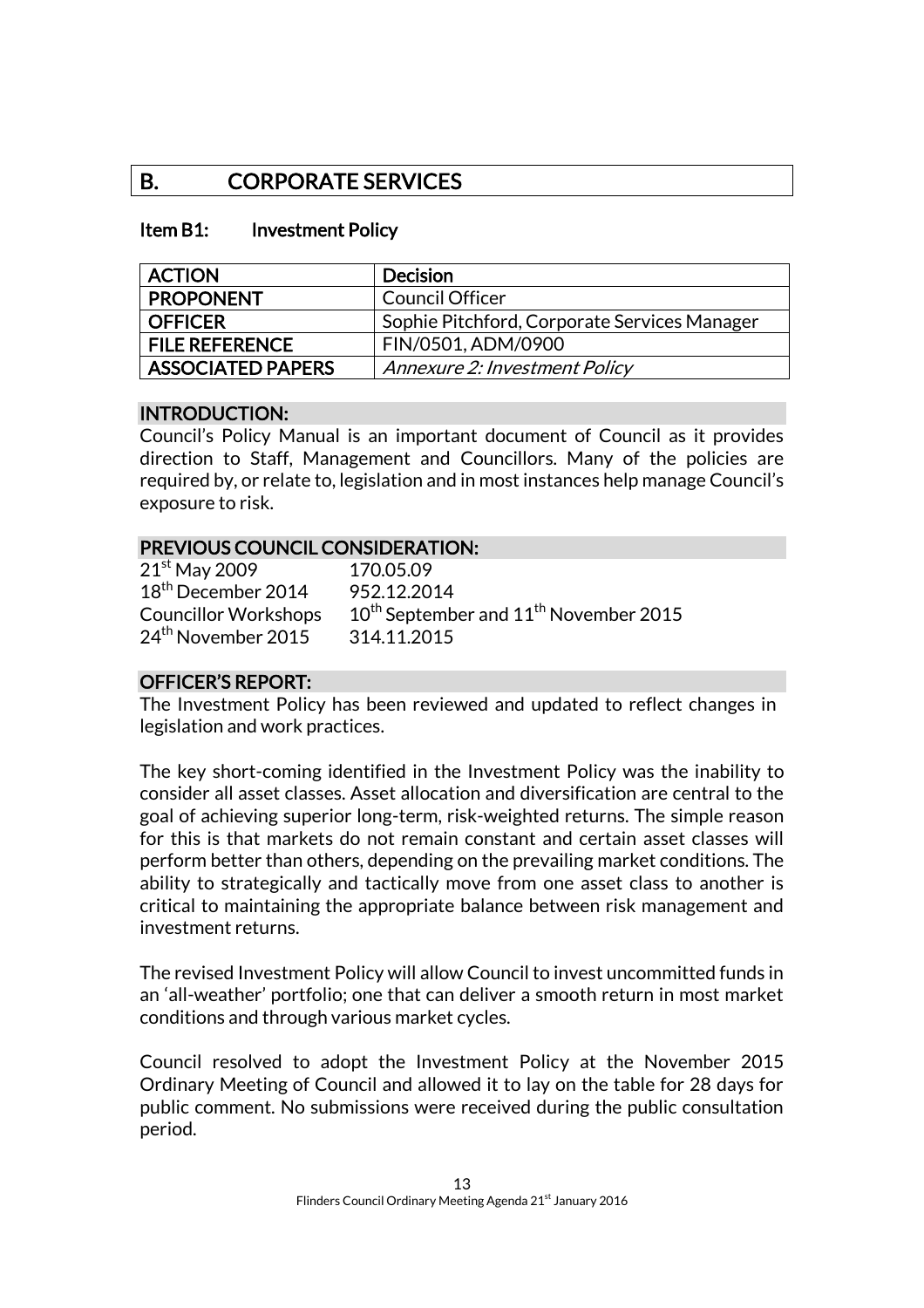# STATUTORY REQUIREMENT:

Trustee Amendment (Investment Powers) Act 1997

#### POLICY/STRATEGIC IMPLICATIONS:

4. Strategic, Efficient and Effective Organisation - Responding to risks and opportunities.

4.3 Ensure Council meets its statutory obligations and manages corporate and community risk.

4.3.9 Maintain Council's Policy Manual and Instrument of Delegation.

### RISK/LIABILITY:

Adoption of this policy and ensuring that Management, Staff and Councillors are aware of and follow this policy will help to reduce Council's exposure to risk in this area.

#### VOTING REQUIREMENTS:

Simple Majority

### OFFICER'S RECOMMENDATION:

That Council adopts the Investment Policy.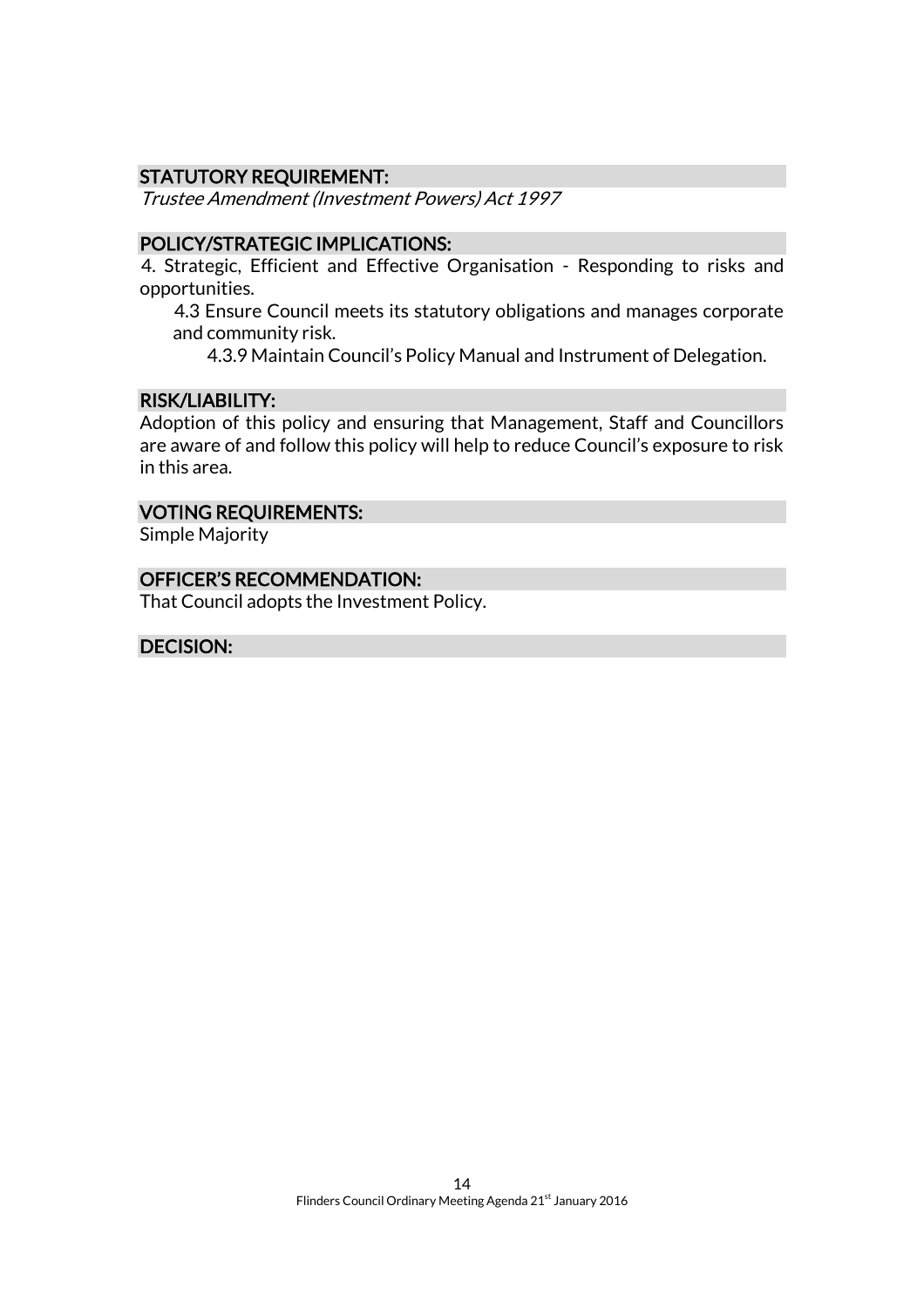| Item B2: | <b>Code of Tender and Contracts Policy</b> |  |
|----------|--------------------------------------------|--|
|----------|--------------------------------------------|--|

| <b>ACTION</b>            | <b>Decision</b>                              |
|--------------------------|----------------------------------------------|
| <b>PROPONENT</b>         | <b>Council Officer</b>                       |
| <b>OFFICER</b>           | Sophie Pitchford, Corporate Services Manager |
| <b>FILE REFERENCE</b>    | WOR/0300, ADM/0900                           |
| <b>ASSOCIATED PAPERS</b> | Annexure 3: Code of Tender and Contracts     |
|                          | Policy                                       |

### INTRODUCTION:

Council's Policy Manual is an important document of Council as it provides direction to Staff, Management and Councillors. Many of the policies are required by, or relate to, legislation and in most instances help manage Council's exposure to risk.

### PREVIOUS COUNCIL CONSIDERATION:

16<sup>th</sup> July 2009 263.07.09 24<sup>th</sup> November 2015 312.11.2015

Councillor Workshop  $10^{th}$  September,  $8^{th}$  October and  $11^{th}$  November 2015

### OFFICER'S REPORT:

The Code of Tender and Contracts Policy has been reviewed and updated to reflect changes in legislation and work practices for Councillors' consideration.

The code aims to achieve the purchasing principles of:

- open and effective competition;
- value for money;
- enhancement of the capabilities of local business and industry; and
- ethical behaviour and fair dealing.

Council resolved to adopt the Code of Tender and Contracts Policy at the November 2015 Ordinary Meeting of Council and allowed it to lay on the table for 28 days for public comment. No submissions were received during the public consultation period.

# STATUTORY REQUIREMENT:

Local Government Act 1993 Local Government (General) Regulations 2015

# POLICY/STRATEGIC IMPLICATIONS:

4. Strategic, Efficient and Effective Organisation - Responding to risks and opportunities.

4.3 Ensure Council meets its statutory obligations and manages corporate and community risk.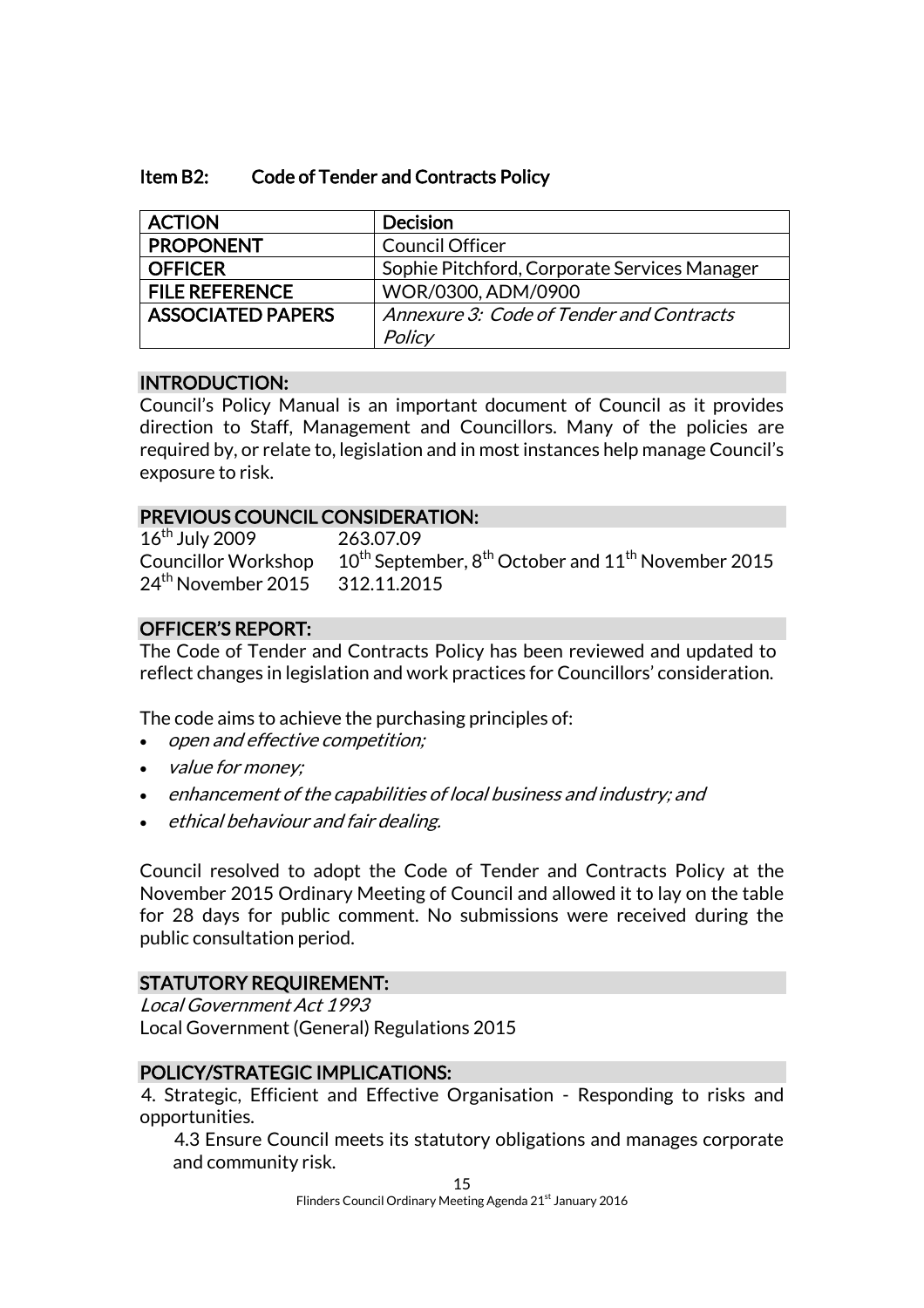4.3.9 Maintain Council's Policy Manual and Instrument of Delegation.

#### RISK/LIABILITY:

Adoption of this policy and ensuring that Management, Staff and Councillors are aware of and follow this policy will help to reduce Council's exposure to risk in this area.

### VOTING REQUIREMENTS:

Simple Majority

# OFFICER'S RECOMMENDATION:

That Council adopts the Code of Tender and Contracts Policy.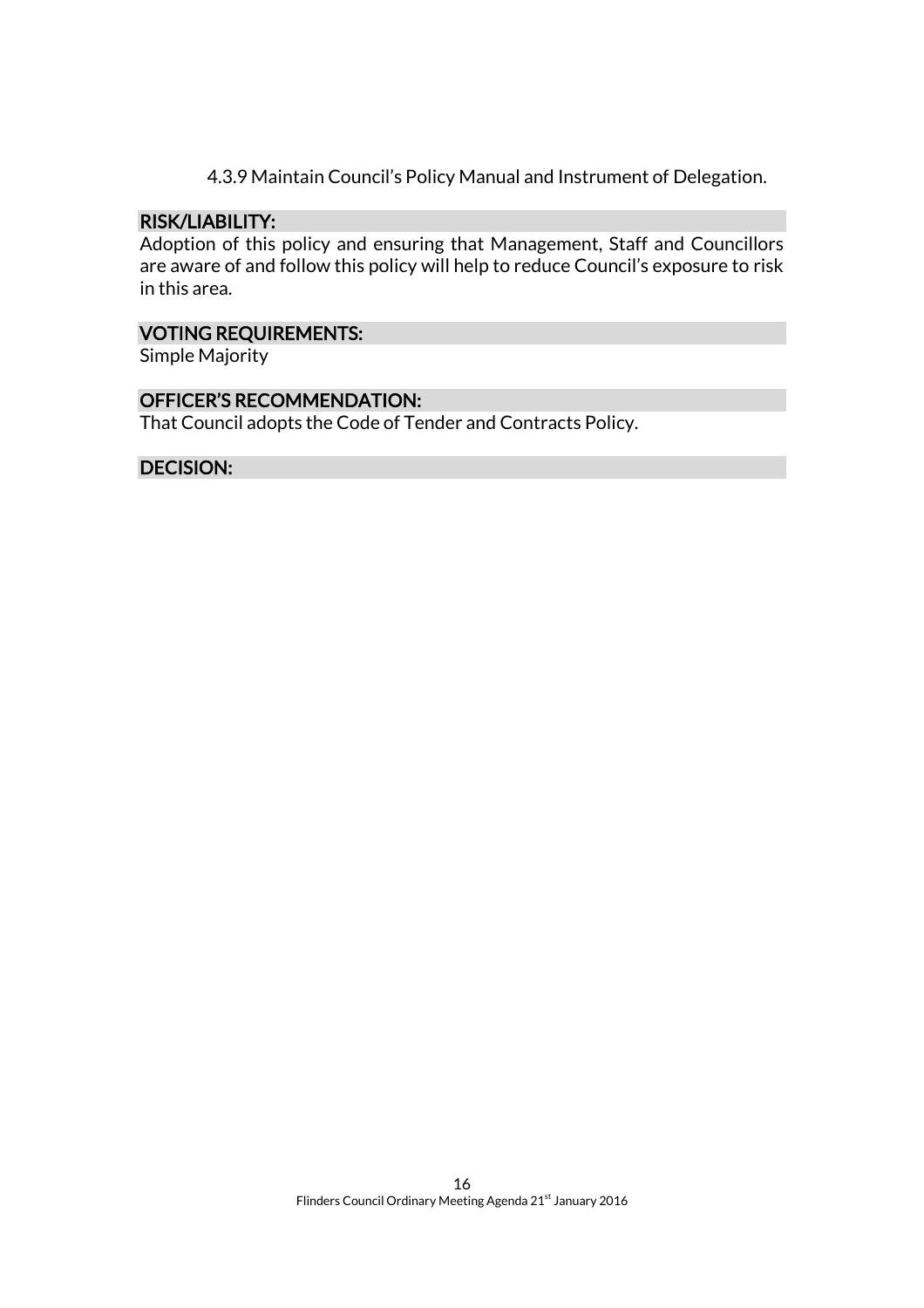# C. GOVERNANCE

#### Item C1: Local Government Association of Tasmania Policy Suite Stage 1 – Operational Behavioral Policies

| <b>ACTION</b>            | <b>Decision</b>                          |
|--------------------------|------------------------------------------|
| <b>PROPONENT</b>         | <b>Council Officer</b>                   |
| <b>OFFICER</b>           | Lauren Moraitis, Services Coordinator    |
| <b>FILE REFERENCE</b>    | GOV/0300                                 |
| <b>ASSOCIATED PAPERS</b> | Annexure 4: Policies to rescind          |
|                          | Annexure 5: LGAT Policies and procedures |

### INTRODUCTION:

The Local Government Association of Tasmania (LGAT) has engaged legal experts to provide a suite of best practice policies and procedures for Tasmanian Councils. One of the aims and benefits of developing and adopting the policy suite is to support consistent and best practice policies across local Tasmanian Councils.

### PREVIOUS COUNCIL CONSIDERATION:

24th November 2015 311.11.2015

# OFFICER'S REPORT:

Councils have a legal duty to take all reasonable steps to provide a safe workplace including one that is free from bullying, discrimination, harassment, victimisation and other inappropriate workplace behaviour. LGAT promotes workplace practices that treat all persons with dignity, courtesy and respect, and all policies and procedures have been developed based on current case law and regulations.

The aim of the LGAT Policy Suite is to assist Councils with:

- a) continuous compliance with their legal obligations arising out of workplace behaviours;
- b) best practices for understanding and applying expected standards of workplace behaviour in a constantly changing environment; and
- c) effectively dealing with expected standards of workplace behaviours.

Some of the benefits of adopting the LGAT Policy Suite are that the Policy Suite:

- a) has been prepared to ensure that Council complies with legal requirements;
- b) provides very clear instructions for employees so that they can fully understand their obligations as an employee of Council;
- c) provides for a system of review so that we can continually update the suite in accordance with issues we identify or best practice;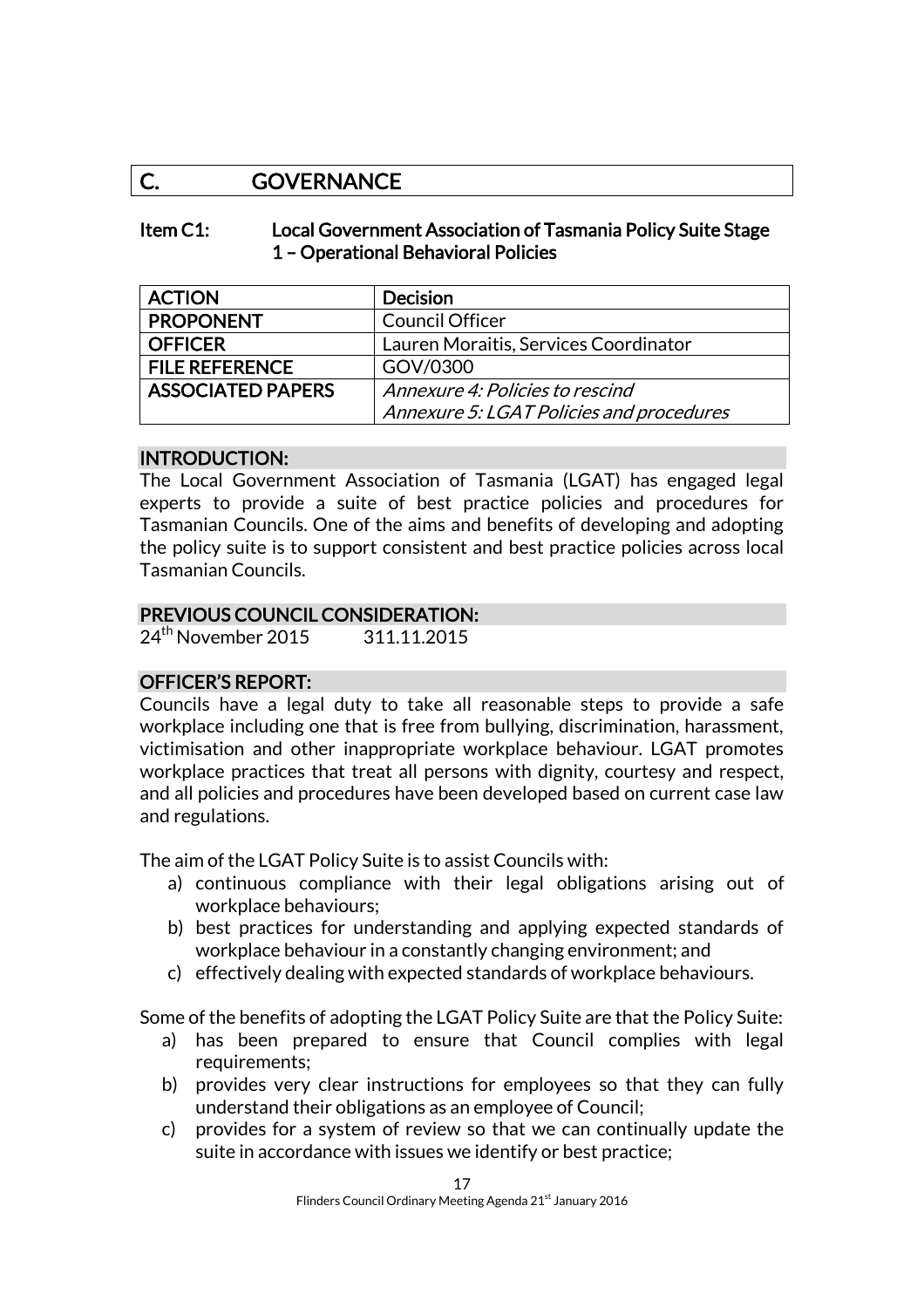- d) is set out in the same way using the same definitions so that once we get used to using this format they will be easy to use; and
- e) it is currently adopted by Hobart City Council and Northern Midlands Council and likely to be adopted across the State by other Councils and will therefore become industry standard and best practice.

Council resolved to rescind 12 policies and adopt the Local Government Association of Tasmania Policy Suite – Stage 1 of 12 policies and procedures at the November 2015 Ordinary Meeting of Council. These were allowed to lay on the table for 28 days for public comment. No submissions were received during the public consultation period.

# STATUTORY REQUIREMENT:

All laws in connection with the carrying out of work or the Workplace including:

- Age Discrimination Act 2004 (Cth)
- Anti-Discrimination Act 1998 (TAS)
- Australian Human Rights Commission Act 1986 (Cth)
- Disability Discrimination Act 1992 (Cth)
- Fair Work Act 2009(Cth)
- Local Government Act 1993(TAS)
- Racial Discrimination Act 1975 (Cth)
- Sex Discrimination Act 1984 (Cth)
- Work Health & Safety Act 2012 (TAS)
- Workers Rehabilitation & Compensation Act 1988 (TAS)

# POLICY/STRATEGIC IMPLICATIONS:

4. Strategic, Efficient and Effective Organisation – Responding to risks and opportunities.

4.3 Ensure Council meets its statutory obligations and manages corporate and community risk.

4.3.9 Maintain Council's Policy Manual and Instrument of Delegation.

4.4 Drive continuous improvement through a focus on customer service, community engagement, efficient systems and processes, innovation, capacity building and workforce development.

4.4.4 Compliance with the requirements of the Work Health and Safety Act 2012. A safe working environment where staff, volunteers and contractors understand safety issues, are supported and take individual responsibility for safety.

# BUDGET AND FINANCIAL IMPLICATIONS:

Nil

# RISK/LIABILITY:

High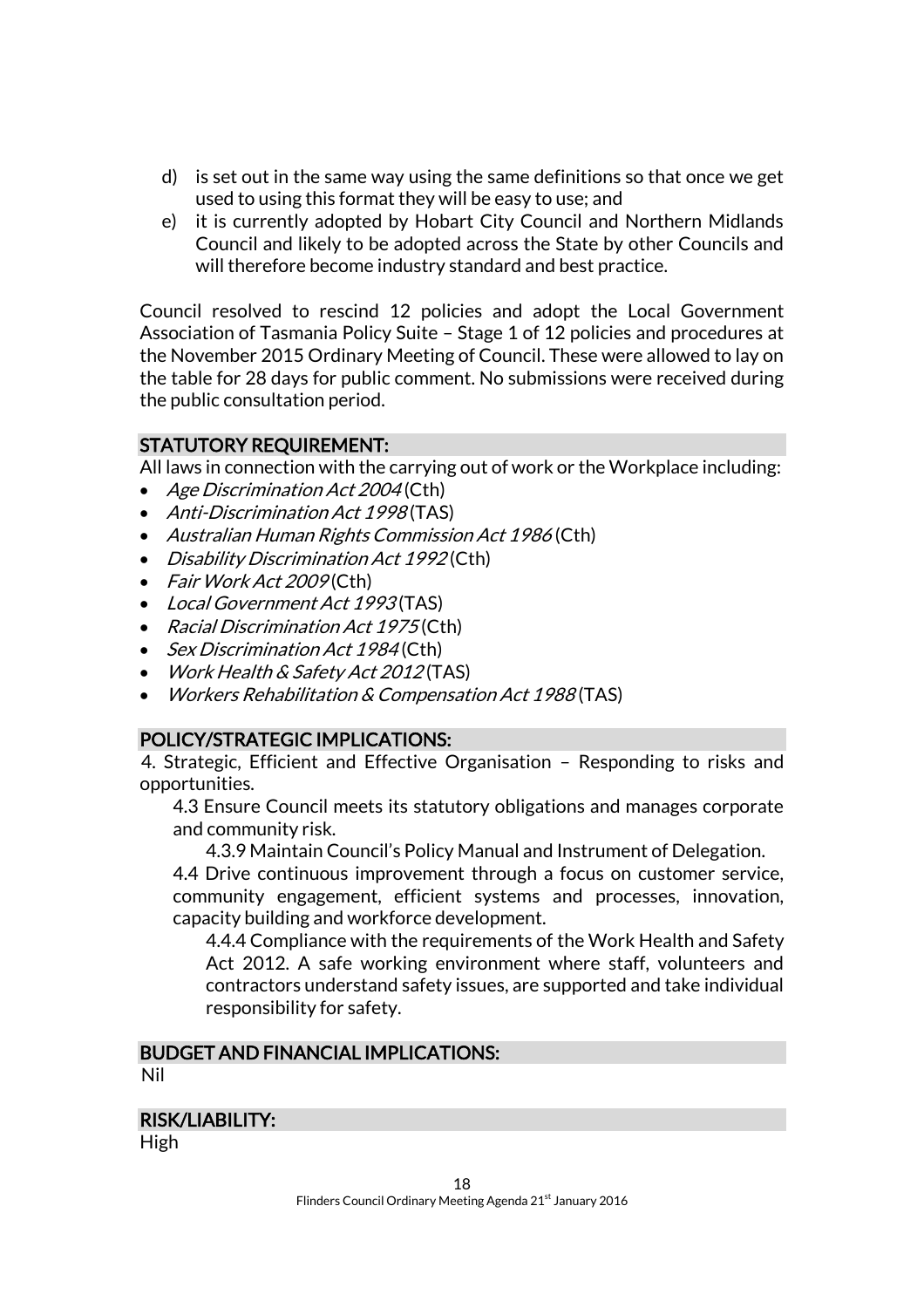The Workplace Health and Safety Act 2012 now enforces workplaces to show due diligence for workers and others who should be given the highest level of protection against harm to their health, safety and welfare from hazards and risks arising from work, as is reasonably practicable. The LGAT Policy Suite has been developed based on current laws and regulations, and case law to ensure that Councils comply with legal requirements.

All reasonable steps must be taken to ensure that policies and procedures are kept up to date with current legislative requirements, reviewed on a regular basis and implemented to employees with sufficient training provided. If this requirement is not met, Council is left exposed to vicarious liability and the possibility of being sued.

### VOTING REQUIREMENTS:

Simple Majority

#### OFFICER'S RECOMMENDATION:

- 1. That Flinders Council rescinds the following existing Council Behavioral Policies:
	- a) W2 Personal Protective Equipment Policy;
	- b) W5 Smoke Free Environment Policy;
	- c) W6 Staff Sun Protection Policy;
	- d) W7 Workplace Health and Safety Policy;
	- e) HR8 Equal Employment Opportunity Policy;
	- f) HR5 Employee Personal Development Appraisal Policy;
	- g) HR12 Staff Development Policy;
	- h) HR1 Antidiscrimination, Harassment and Bullying Policy;
	- i) HR11 Staff Code of Conduct Policy;
	- j) HR3 Disciplinary Policy;
	- k) W3 Rehabilitation Policy; and
	- l) HR2 Computer and Telephone Usage Policy.

That Council adopts the following Local Government Association of Tasmania Policy Suite – Stage 1 – Operational Behavioral Policies:

- a) Code of Conduct;
- b) Performance Management Policy;
- c) Performance Management Procedure;
- d) Fitness for Work Policy;
- e) Fitness for Work Procedure;
- f) Discipline Policy;
- g) Discipline Procedure;
- h) Communication Policy;
- i) Work Health and Safety Policy;
- j) Issues Resolution Policy;
- k) Issues Resolution Procedure; and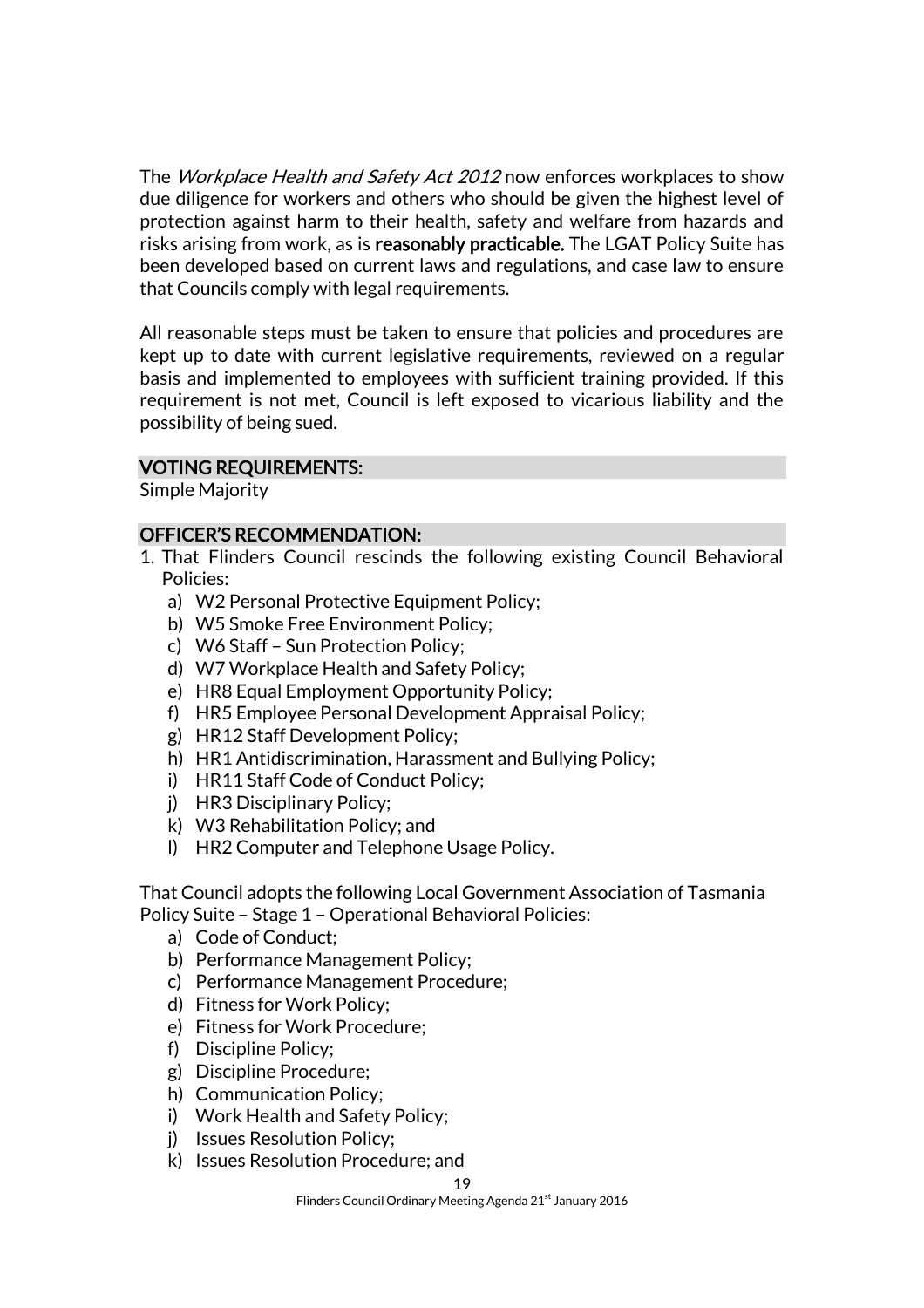l) Workplace Behaviour Policy.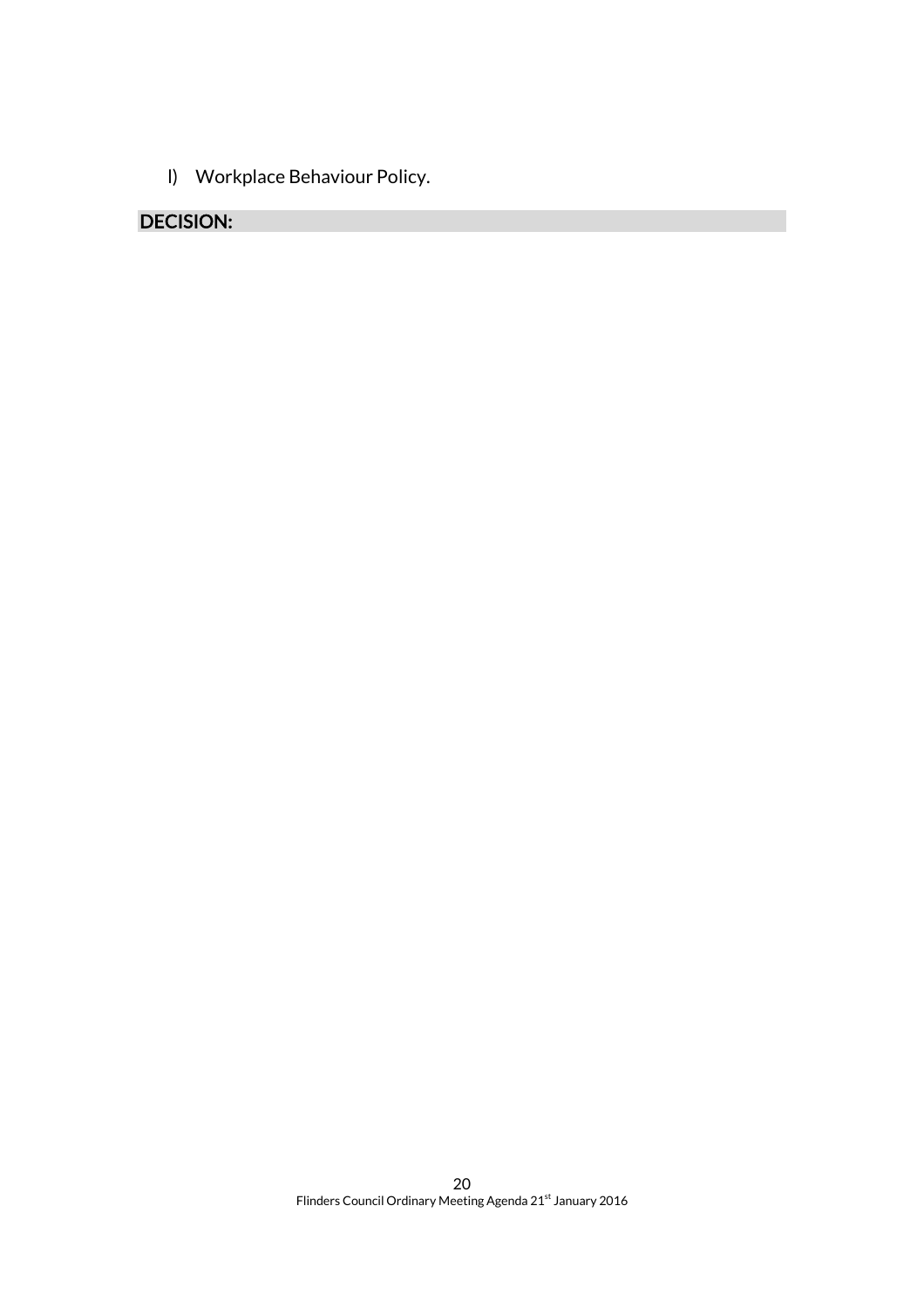#### Item C2: Council Policy Manual Policy

| <b>ACTION</b>            | <b>Decision</b>                          |
|--------------------------|------------------------------------------|
| <b>PROPONENT</b>         | Council Officer                          |
| <b>OFFICER</b>           | Raoul Harper, General Manager            |
| <b>FILE REFERENCE</b>    | ADM/0600                                 |
| <b>ASSOCIATED PAPERS</b> | Annexure 6: Submission - D Lovegrove     |
|                          | Annexure 7: REVISED DRAFT Council Policy |
|                          | <b>Manual Policy</b>                     |

### INTRODUCTION:

Council's Policy Manual is an important document of Council as it provides direction to Staff, Management and Councillors. Many of the policies are required by, or relate to, legislation and in most instances help manage Council's exposure to risk.

#### PREVIOUS COUNCIL CONSIDERATION:

| $14th$ June 1994               | 123.06.94   |
|--------------------------------|-------------|
| 13 <sup>th</sup> December 2001 | 301.12.01   |
| 23rd September 2010            | 281.09.10   |
| 15 <sup>th</sup> November 2012 | 342.11.12   |
| 24 <sup>th</sup> November 2015 | 317.11.2015 |

# OFFICER'S REPORT:

The Council Policy Manual Policy, last reviewed in November 2012, has been reviewed by staff and a revised policy was presented for Council consideration in November 2015.

The main revision to the policy is the removal of the requirement for policies that have been considered at ordinary meetings of Council to be advertised in the Island News, to lay on the table for a period of not less than 28 days for public comment and then to be subsequently reconsidered by Council. This requirement results in a substantial amount of additional work for staff and Councillors and cost to Council, the value of which is questionable when considering that in the past four years only one submission has been received on a policy during the public consultation period.

Council resolved to adopt the Council Policy Manual Policy at the November 2015 Ordinary Meeting of Council and allowed it to lay on the table for 28 days for public comment. One submission was received during the public consultation period (Annexure 6) requesting that Council maintain a process by which community members can continue to have input into Council policies.

By advertising in Island News and on Council's website that a proposed change to a policy will be printed in the upcoming Council Meeting Agenda and that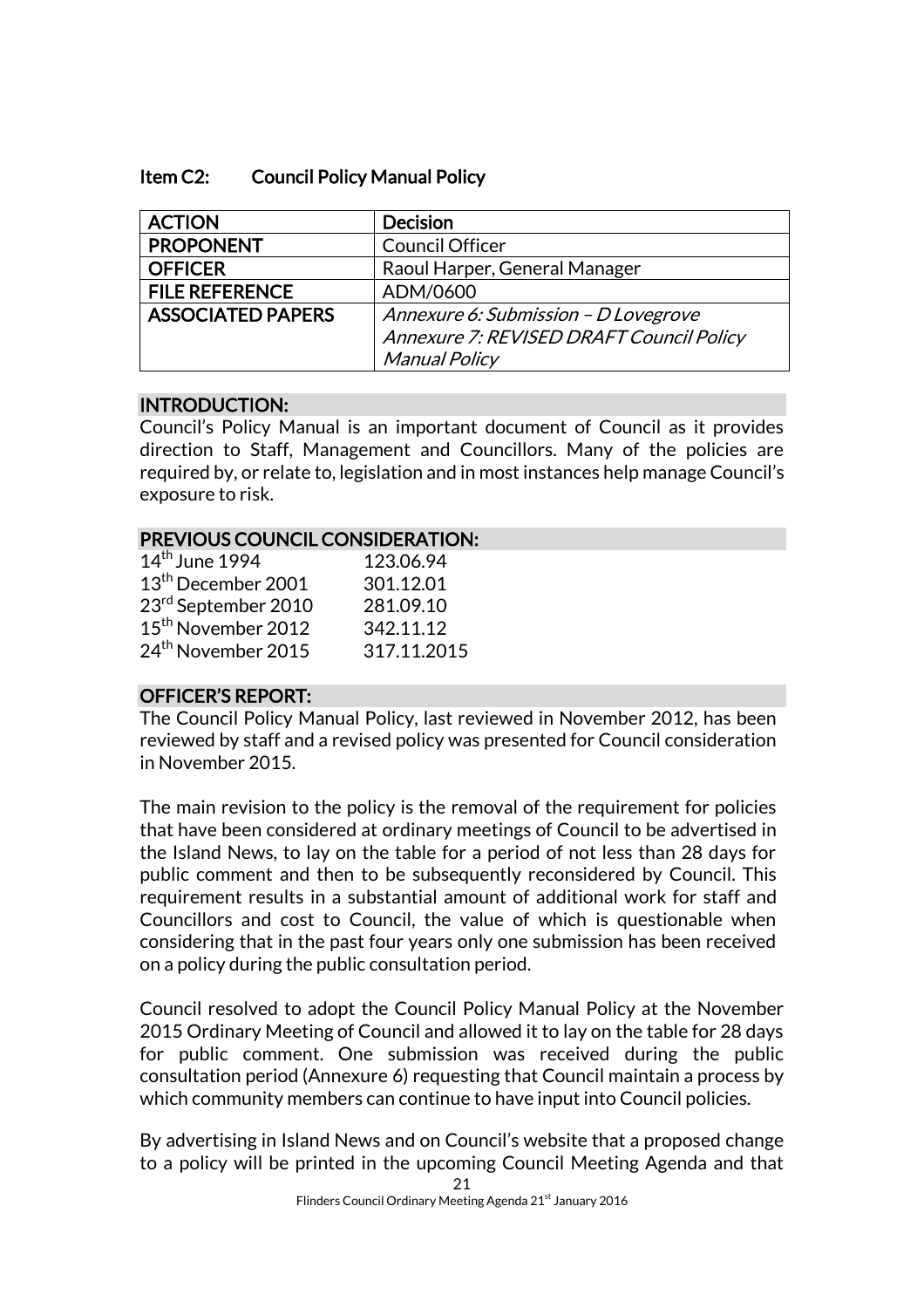community members can direct their comments on the proposed changes to the Mayor, Councillors or General Manager, community consideration and input into policy changes or development can be maintained and the efficiencies sought still delivered.

A further recommended change is to bring the Policy Manual review period in line with the new four-year election cycle.

The additional proposed changes have been highlighted in the revised draft Council Policy Manual Policy (Annexure 7) for Council consideration.

#### STATUTORY REQUIREMENT:

Local Government Act 1993 Local Government (General) Regulations 2015

#### POLICY/STRATEGIC IMPLICATIONS:

4. Strategic, Efficient and Effective Organisation - Responding to risks and opportunities.

4.3 Ensure Council meets its statutory obligations and manages corporate and community risk.

4.3.9 Maintain Council's Policy Manual and Instrument of Delegation.

#### RISK/LIABILITY:

The changes proposed to the policy will not expose Council to added risk or liability. Revising processes that do not add value supports staff and Councillors to be more productive which in turn allows tasks and actions to be completed more efficiently.

#### VOTING REQUIREMENTS:

Simple Majority

#### OFFICER'S RECOMMENDATION:

That Council adopts the Council Policy Manual Policy.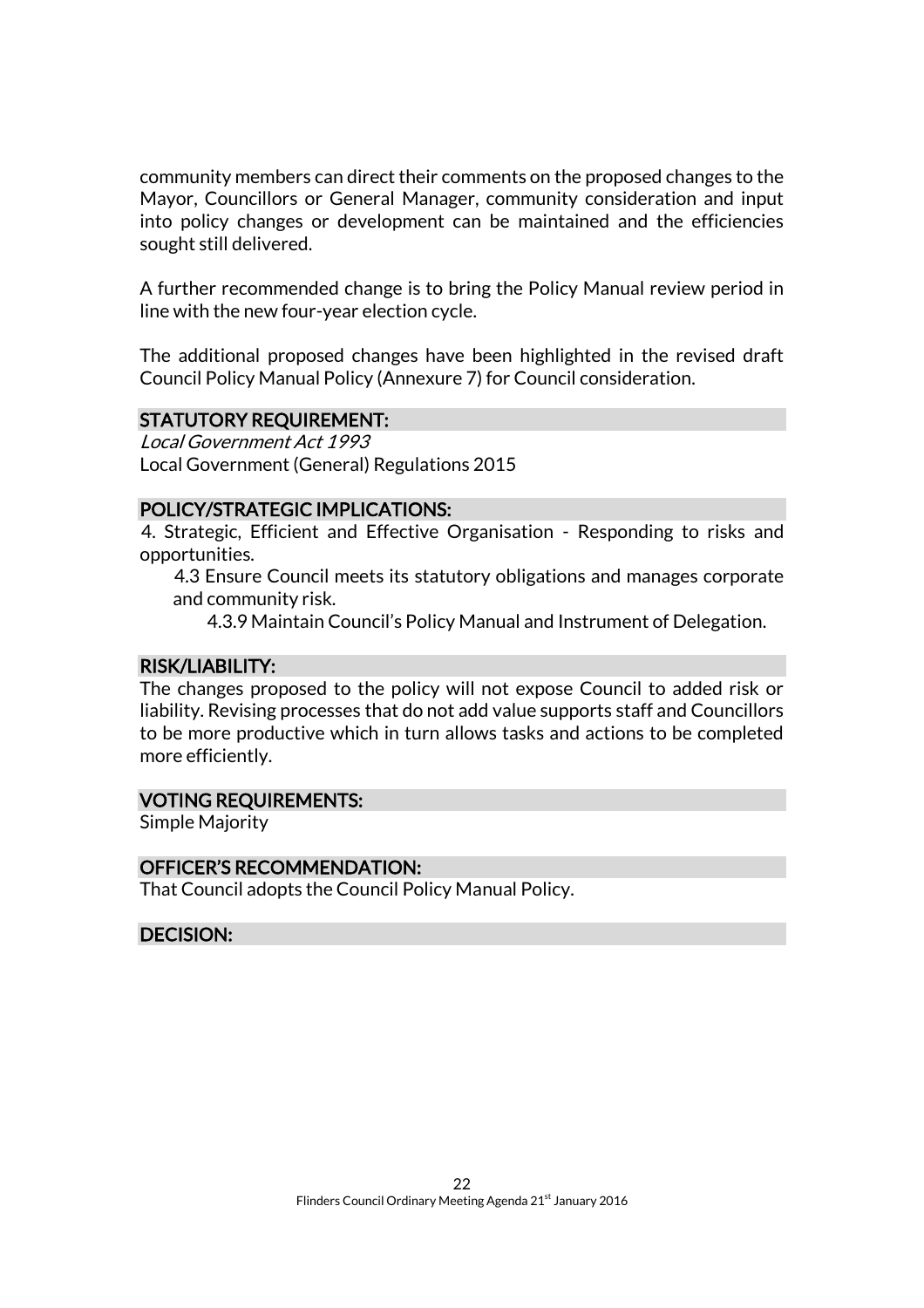| ltem C3: |                                   |  | Tasmanian Economic Regulator's Customer Consultative |
|----------|-----------------------------------|--|------------------------------------------------------|
|          | <b>Committee - Representation</b> |  |                                                      |

| <b>ACTION</b>            | <b>Decision</b>                            |
|--------------------------|--------------------------------------------|
| <b>PROPONENT</b>         | <b>Council Officer</b>                     |
| <b>OFFICER</b>           | Raoul Harper, General Manager              |
| <b>FILE REFERENCE</b>    | CSV/1403                                   |
| <b>ASSOCIATED PAPERS</b> | Annexure 8: Letter from Tasmanian Economic |
|                          | Regulator 23 <sup>rd</sup> December 2015   |

# INTRODUCTION:

Flinders Council has been a member organisation of the Tasmanian Economic Regulator's Customer Consultative Committee (the OCCC) since the  $1<sup>st</sup>$  of May 2007. The Office of the Tasmanian Energy Regulator has requested advice as to whether Council wishes to seek reappointment to the OCCC for a further three years and if so who will be Council's representative.

### PREVIOUS COUNCIL CONSIDERATION:

 $10^{th}$  March 2005 22<sup>nd</sup> April 2010 108.04.10

### OFFICER'S REPORT:

The Tasmanian Economic Regulator's Customer Consultative Committee plays an important part in the regulatory frameworks for electricity, natural gas and the water and sewerage sectors and provides advice to the regulator on issues that are important to customers from the perspective of the member organisations.

Flinders Council is a current member organisation of the Tasmanian Economic Regulator's Customer Consultative Committee, with appointment for a 3 year period until 30 April 2016. The Office of the Tasmanian Energy Regulator seeks advice as to whether Flinders Council would like to continue to have representation on the OCCC for the next three years.

The Treasurer and/or the Minister are responsible for appointing organisations to serve as members of the OCCC under the *Electricity Supply Industry Act* 1995, the Water and Sewerage Industry Act 2008 and/or the Gas Act 2000. Once member organisation's intentions are known, ministerial appointment will be sought.

The Council is responsible for nominating the specific person to represent the organisation at the committee meetings. The General Manager has been the nominated person to date and is willing to continue in such a role if required.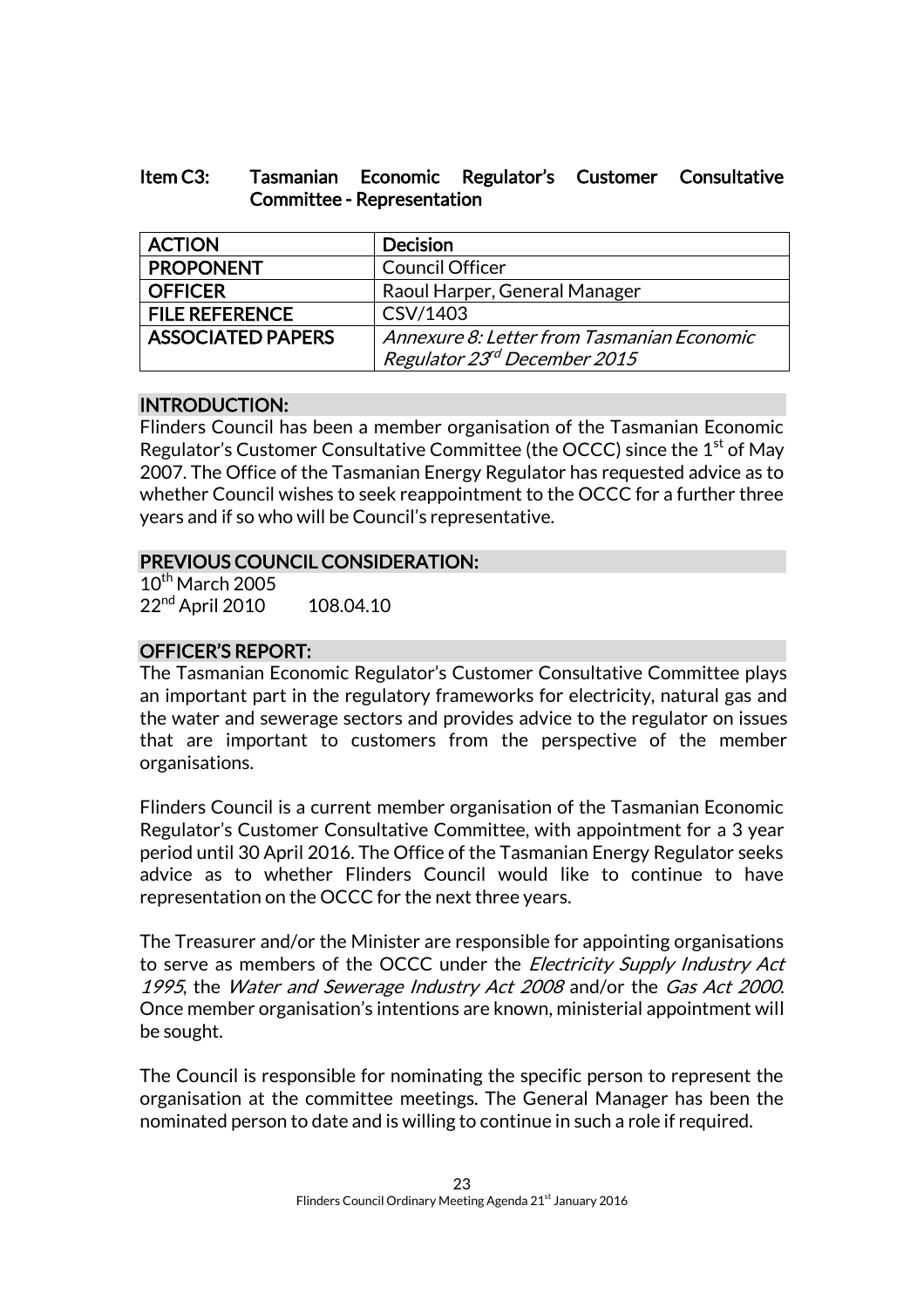### STATUTORY REQUIREMENT:

Nil

#### POLICY/STRATEGIC IMPLICATIONS:

4. Strategic, Efficient and Effective Organisation - Responding to risks and opportunities.

4.1 Remain actively engaged with internal and external stakeholders providing regional leadership.

#### BUDGET AND FINANCIAL IMPLICATIONS:

Travel expenses to attend meetings in Hobart.

#### RISK/LIABILITY:

Low

#### VOTING REQUIREMENTS:

Simple Majority

#### OFFICER'S RECOMMENDATION:

- 1. That Council seeks re-appointment as a member organisation of the Tasmanian Economic Regulator's Customer Consultative Committee (the OCCC) for a period of three years.
- 2. Council confirms the General Manager as its representative on the Tasmanian Economic Regulator's Customer Consultative Committee for a period of three years.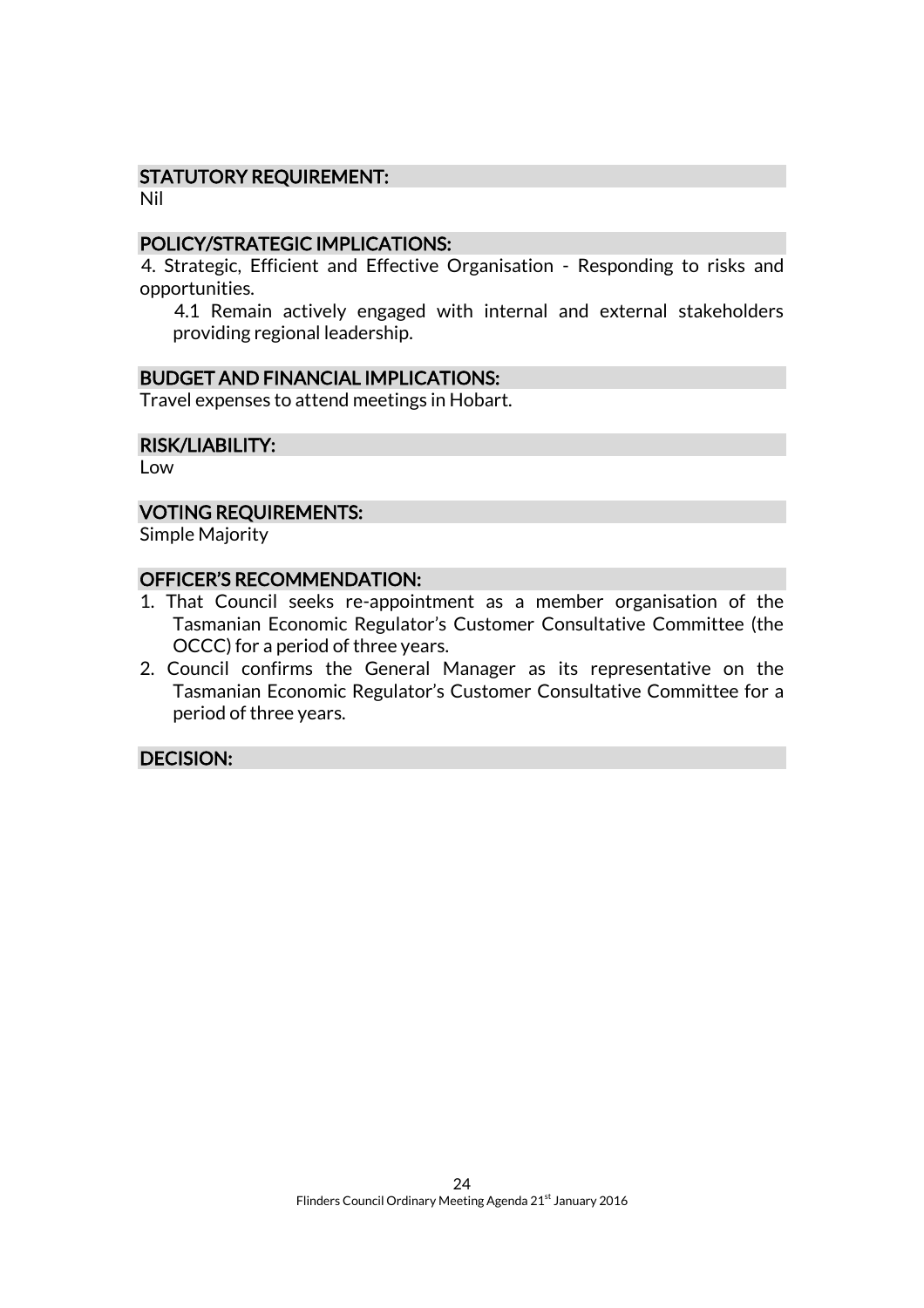### Item C4: Council's 2<sup>nd</sup> Quarterly Report

| <b>ACTION</b>            | Information                                                                         |
|--------------------------|-------------------------------------------------------------------------------------|
| <b>PROPONENT</b>         | <b>Council Officer</b>                                                              |
| <b>OFFICER</b>           | Raoul Harper, General Manager                                                       |
| <b>FILE REFERENCE</b>    | COU/0600                                                                            |
| <b>ASSOCIATED PAPERS</b> | Annexure 9: Council's 2 <sup>nd</sup> Quarterly Report<br>(October - December 2015) |

#### INTRODUCTION:

The purpose of this report is to provide Councillors with an update of the various actions taken by the whole of Council for the second quarter of the financial year.

#### PREVIOUS COUNCIL CONSIDERATION:

Previously provided as a departmental monthly report then departmental quarterly reports.

#### OFFICER'S REPORT:

Please read Annexure 9 - Council's 2<sup>nd</sup> Quarterly Report (October - December 2015).

#### VOTING REQUIREMENTS:

Simple Majority

#### OFFICER'S RECOMMENDATION:

That the Council's 2<sup>nd</sup> Quarterly Report (October - December 2015) be received and accepted by Council.